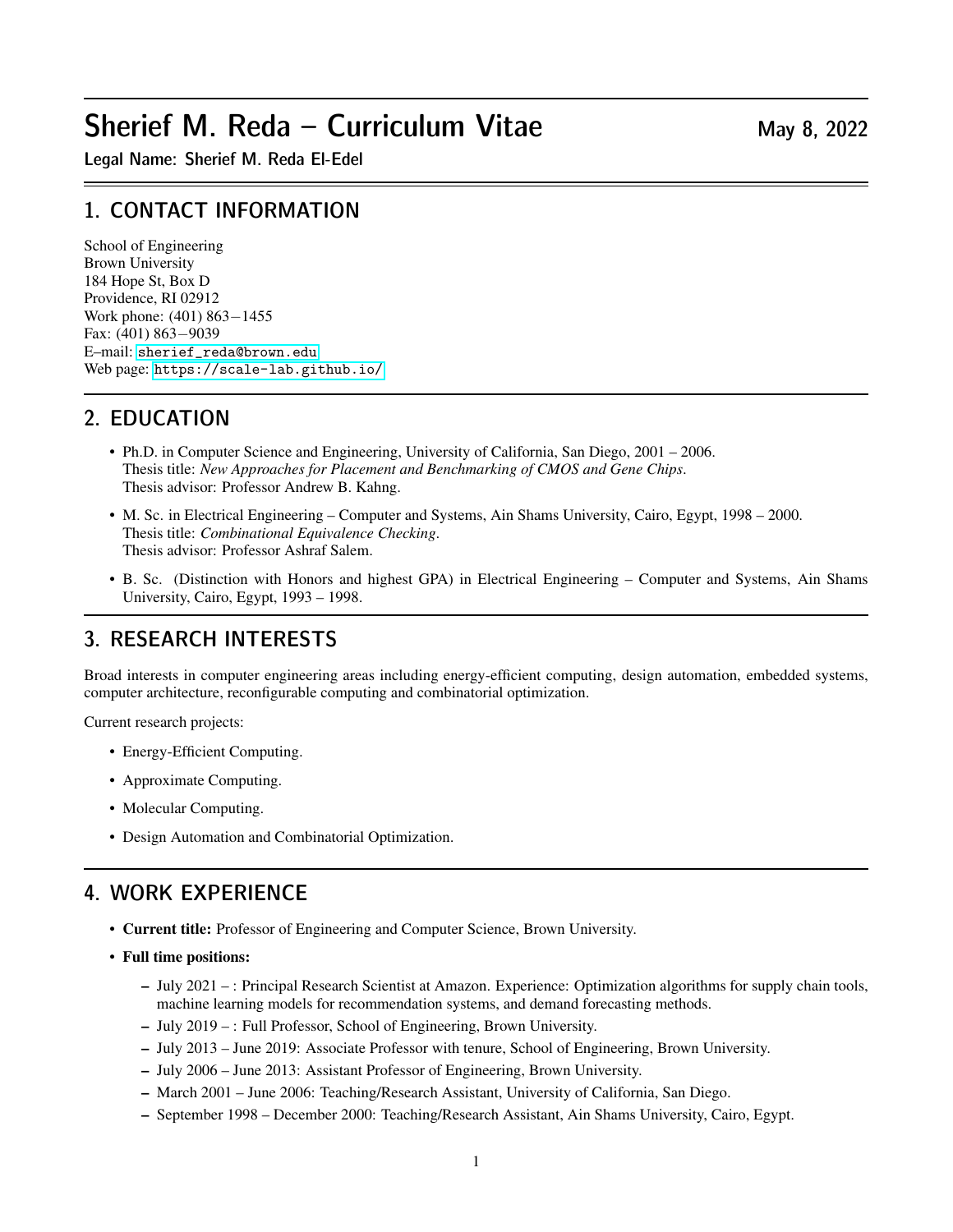#### • Consulting / Technical Adviser Experience:

- Fish & Richardson law firm: Expert witness on power management patents for processors.
- Prince Lobel Tye: Expert witness on approximate computing patents.
- Visiting and part-time positions:
	- Visiting scholar at Harvard School of Engineering and Applied Sciences (Spring 2015 sabbatical).
	- Intel Design and Technology Group, Santa Clara (Summer 2005).
	- IBM Austin Research Laboratory, Austin, Texas (Summer 2004).
	- TIMA Laboratory, Grenoble, France (Summer 2000).
	- Mentor Graphics Corporation, Cairo, Egypt (Fall 1998 Fall 2000).

#### 5. AWARDS AND RECOGNITIONS

- 2020 Best Paper Nomination, VLSI SoC Symposium.
- 2020 Best Paper Nomination, Design Automation Test in Europe (DATE) Conference.
- 2018 Best Paper Award, IEEE International Green and Sustainable Computing Conference (IGSC).
- 2016 National Academy of Sciences (NAS) US-Arab Frontiers Fellowship.
- 2015 Best Paper Nomination, International Conference on Computer-Aided Design (ICCAD)
- 2014 Elevated to IEEE Senior status
- 2010 Best Paper Award, International Symposium on Low-Power Electronic Design (ISLPED) (2 out of 203 papers)
- 2010 DAC A. Richard Newton award (1 out of 20 proposals)
- 2010 National Science Foundation CAREER award
- 2008 Best Paper Nomination, Asian South-Pacific Design Automation Conference (ASPDAC) (10 out of 350 papers)
- 2008 Brown University Richard B. Salomon Award
- 2005 Best Paper Nomination, International Conference on Computer-Aided Design (ICCAD)
- 2005 First Place Award, VLSI placement contest, ACM International Symposium on Physical Design (ISPD) (1 out of 9 teams)
- 2005 "Hot" (most downloaded) article in Operations Research Letters
- 2004 Best Poster Award, UCSD Jacobs School of Engineering Research Review Expo (10 out of 200 posters)
- 2003 Best Poster Award, UCSD Jacobs School of Engineering Research Review Expo (10 out of 180 posters)
- 2002 Best Paper Award, Design Automation and Test in Europe Conference (DATE) (3 out of 476 papers)
- 2001 Cal-(IT)<sup>2</sup> fellowship, University of California, San Diego
- 1998 First rank of graduating class among all engineering departments, Ain Shams University, Cairo, Egypt
- 1993 High school valedictorian, El-Nasr English School, Cairo, Egypt

## 6. PUBLICATIONS (H-INDEX  $= 38$ )

− Earlier publications coauthored with Ph.D advisor, Prof. A. B. Kahng, have their authors listed in alphabetical order.

### Books

- [1] S. Reda and A. N. Nowroz, "Power Modeling and Characterization of Computing Devices: A Survey," Foundations and Trends in Electronic Design Automation, NOW Publishers, 2012. <https://www.amazon.com/dp/1601985606>.
- [2] S. Reda and M. Shafique (Eds), "Approximate Circuits: Methodologies and CAD", Springer, 2019 [https://www.](https://www.amazon.com/dp/3319993216) [amazon.com/dp/3319993216](https://www.amazon.com/dp/3319993216).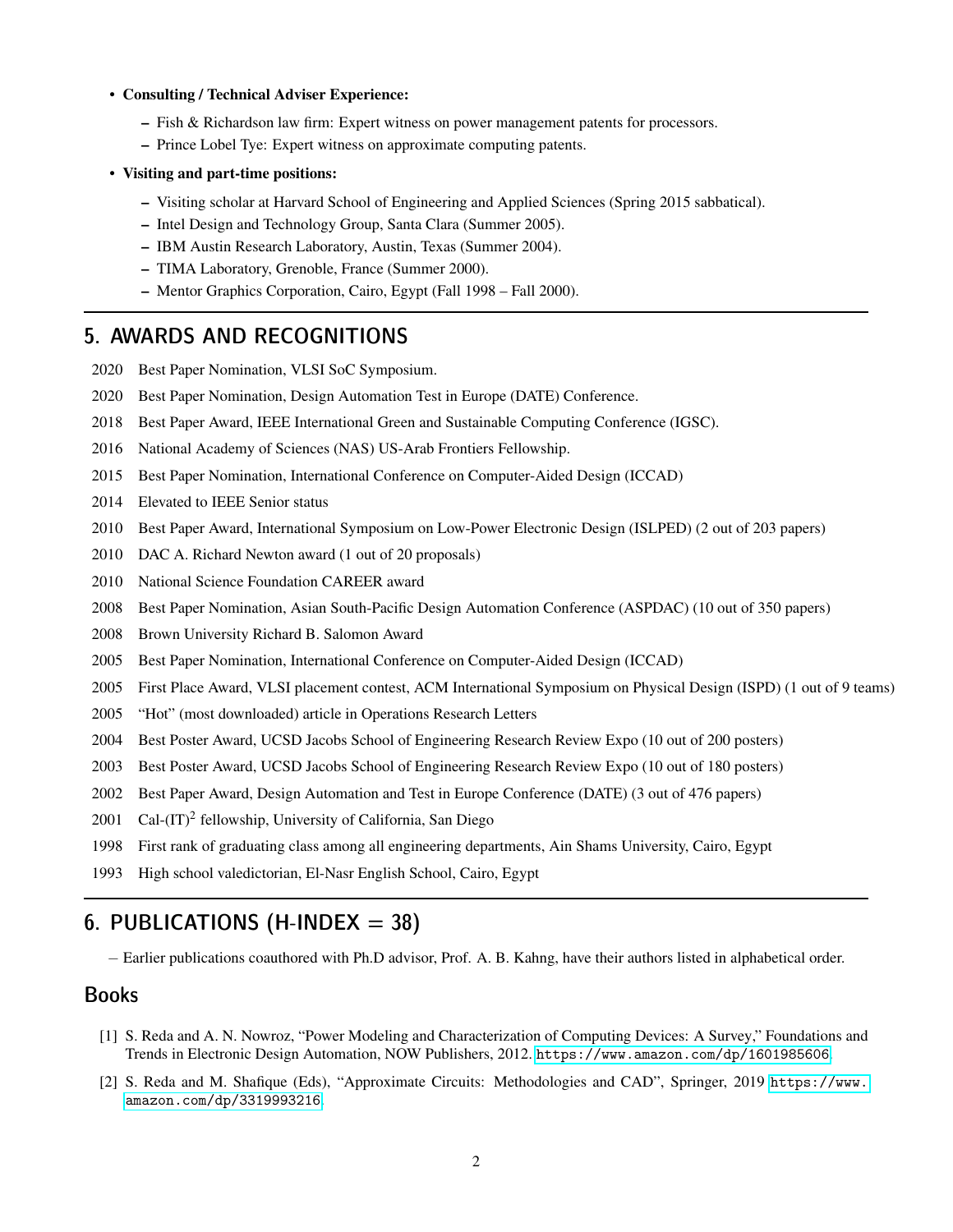### Book Chapters

- [1] Z. Yuan, S. Reda, and A. K. Coskun, "Compact Thermal Modeling of Emerging Cooling Technologies for Processors", in *Embedded Cooling of Electronic Devices*, to appear 2021.
- [2] S. Dai, C. R. Tulloss, X. Lian, K. Hu, S. Reda, and J. K. Rosenstein, "Low Power Current-Mode Relaxation Oscillators for Temperature and Supply Voltage Monitoring", in *IFIP Advances in Information and Communication Technology*, pp. 25 - 44, Springe Nature, 2021.
- [3] S. Hashemi and S. Reda, "Approximate Multipliers and Dividers Using Dynamic Bit Selection", in *Approximate Circuits: Methodologies and CAD*, pp. 25 - 44, Springer, 2019.
- [4] S. Hashemi, H. Tann and S. Reda, "Approximate Logic Synthesis Using Boolean Matrix Factorization", in *Approximate Circuits: Methodologies and CAD*, pp. 141 - 154, Springer, 2019.
- [5] H. Tann, S. Hashemi and S. Reda, "Lightweight Deep Neural Network Accelerators using Approximate SW/HW Techniques", in *Approximate Circuits: Methodologies and CAD*, pp. 289 - 305, Springer, 2019.
- [6] H. Tann, S. Hashemi, F. Buttafuoco, and S. Reda, "Approximate Computing for Iris Recognition Systems", in *Approximate Circuits: Methodologies and CAD*, pp. 331 - 348, Springer, 2019.
- [7] A. B. Kahng and S. Reda and Q. Wang, "APlace: A High Quality, Large-Scale Analytical Placer," *Modern Circuit Placement: Best Practices and Results*, Springer, 2007, J. Cong and G-J. Nam (ed.), pp. 163 – 187.
- [8] A. B. Kahng, I. Măndoiu, S. Reda, A. Zelikovsky and X. Xu, "Computer-Aided Optimization of DNA Array Design and Manufacturing," *Design Automation Methods and Tools for Microfluidics-Based Biochips*, Springer, 2006, K. Chakrabarty (ed.), pp. 253 – 269.
- [9] A. B. Kahng and S. Reda, "Digital Layout Placement," *The CRC Handbook of EDA for IC Design*, CRC Press, 2005, G. Martin and L. Lavagno (ed.), Vol. 2., pp. 5.1 – 5.23.

#### Papers in Archival Proceedings and Journals

- [1] S. M. Nabavinejad, S. Reda and M. Ebrahimi, "Coordinated Batching and DVFS for DNN Inference on GPU Accelerators," IEEE Transactions on Parallel and Distributed Systems, 2022.
- [2] S. Chetoui, M. Chen, A. Golas, F. Hijaz, A. Belouchrani and S. Reda, "Alternating Blind Identification of Power Sources for Mobile SoCs," ACM/SPEC International Conference on Performance Engineering, 2022.
- [3] S. M. Nabavinejad and S. Reda, "BayesTuner: Leveraging Bayesian Optimization For DNN Inference Configuration Selection," IEEE Computer Architecture Letters 2021.
- [4] A. Hosny and S. Reda, "Characterizing and Optimizing EDA Flows for the Cloud," IEEE Transactions on Computer-Aided Design of Integrated Circuits and Systems (TCAD), 2021.
- [5] A. Hosny, M. Neseem and S. Reda, "Sparse Bitmap Compression for Memory-Efficient Training on the Edge," ACM/IEEE Symposium on Edge Computing (SEC), 2021.
- [6] J. Mao and S. Reda, "RUCA: RUntime Configurable Approximate Circuits with Self-Correcting Capability," *IEEE Workshop on Logic Synthesis (IWLS)*, 2021.
- [7] <sup>J</sup> Z. Yuan, P. Shukla, S. Chetoui, S. Nemtzow, S. Reda and A. Coskun, "PACT: An Extensible Parallel Thermal Simulator for Emerging Integration and Cooling Technologies", *IEEE Transactions Computer-Aided Design*, 2021.
- [8] <sup>J</sup> S. Chetoui and S. Reda, "CasCon: Cascaded Thermal And Electrical Current Throttling for Mobile Devices", *IEEE Embedded Systems Letters*, 2021.
- [9] <sup>J</sup> A. Dombroski, K. Oakley, C. Arcadia, F. Nouraei, S. L. Chen, C. Rose, B. Rubenstein, J. Rosenstein, S. Reda, and E. Kim, "Implementing Parallel Arithmetic via Acetylation and Its Application to Chemical Image Processing" *Royal Society of Chemistry*, 2021.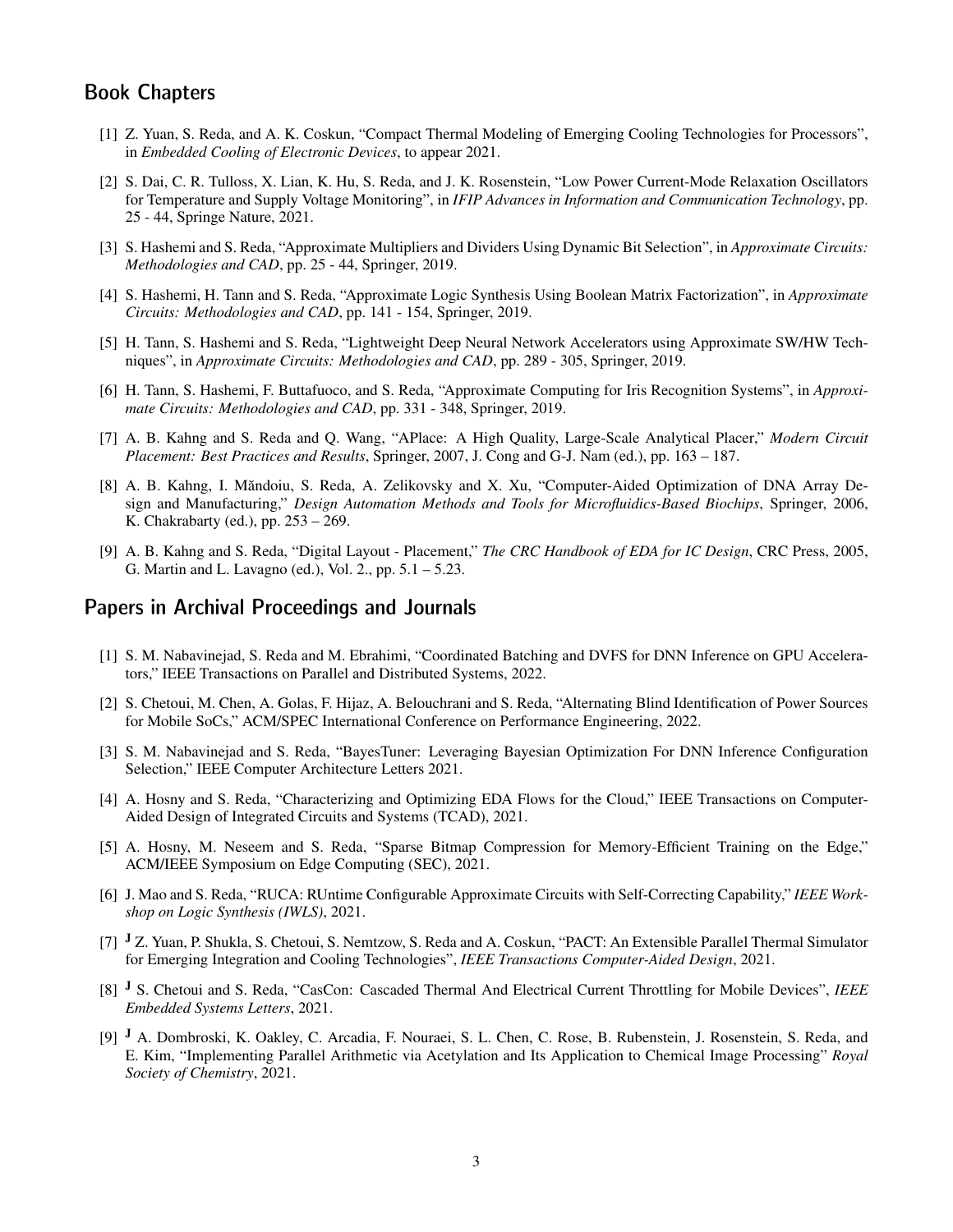- [10] <sup>J</sup> C. Arcadia, A. Dombroski, K. Oakley, S. L. Chen, H Tann, C. Rose, E. Kim, S. Reda, B. M. Rubenstein and J. K. Rosenstein, "Leveraging autocatalytic reactions for chemical- domain image classification Journal of Chemical Science, *Proceedings of the Royal Society A*, 2021.
- [11] S. Chetoui and S. Reda, "Workload- and User-aware Battery Lifetime Management for Mobile SoCs," *IEEE/ACM Design Automation Test in Europe (DATE)*, 2021
- [12] A. Hosny and S. Reda, "Characterizing and Optimizing EDA Flows for the Cloud," *IEEE/ACM Design Automation Test in Europe (DATE)*, 2021.
- [13] S. M. Nabavinejad, S. Reda, M. Ebrahimi, "BatchSizer: Power-Performance Trade-off for DNN Inference," *IEEE Asian-South Pacific Design Automation Conference*, 2021.
- [14] J. Ma, S. Hashemi and S. Reda, "Approximate Logic Synthesis Using Boolean Matrix Factorization," IEEE Transac*tions on Computer-Aided Design of Integrated Circuits and Systems*, 2021.
- [15] <sup>J</sup> R I. Scarabottolo, G. Ansaloni, G. Constantinides, L. Pozzi and S. Reda "Approximate Logic Synthesis: A Survey", to appear in Proc. of the IEEE, 2020
- [16] S. Dai, C. Tulloss, X. Lian, K. Hu, S. Reda and J. Rosenstein, "Temperature and Supply Voltage Monitoring with Current-mode Relaxation Oscillators", to appear in *IEEE VLSI-SoC*, 2020. best paper nominee
- [17] X. Lian, S. Reda and J. Rosenstein, "CSimultaneous Estimation of Temperature and Voltage from Digital Delay Diversity", to appear in *IEEE VLSI-SoC*, 2020.
- [18] <sup>J</sup> R. Azimi and S. Reda, "PowerCoord: Power Capping Coordination for Multi-CPU/GPU Servers using Reinforcement Learning," to appear in *ElSevier Sustainable Computing: Informatics and Systems*, 2020.
- [19] J. K. Rosenstein, C. Rose, S. Reda, P. M. Weber, E. Kim, J. Sello, J. Geiser, E. Kennedy, C. Arcadia, A. Dombroski, K. Oakley, S. L. Chen, H Tann, and B. M. Rubenstein, "Principles of Information Storage in Small-Molecule Mixtures," to appear in *IEEE Transactions on NanoBioScience*, 2020.
- [20] Y, Zhao, G. Vaartstra, P. Shukla, Z Lu, E. Wang, S. Reda and A. Coskun "A Learning-Based Thermal Simulation Framework for Emerging Two-Phase Cooling Technologies," to appear in ACM/IEEE Design Automation Test in Europe (DATE), 2020. Best Paper Nomination
- [21] J S. Chetoui and S. Reda, "Coordinated Self-tuning Thermal Management Controller for Mobile Devices," to appear in *IEEE Design & Test*, 2020.
- [22] M. Neseem, J. Nelson and S. Reda, "AdaSense: Adaptive Low-Power Sensing and Activity Recognition for Wearable Devices," to appear in IEEE/ACM *DAC*, 2020.
- [23] M. Syed Nabavinejad, L. Mashayekhy and S. Reda, "ApproxDNN: Incentivizing DNN Approximation in Cloud," to appear in IEEE/ACM *CCGrid*, 2020.
- [24]  $<sup>J</sup>$  K. Rajan, S. Hashemi, U. Karpuzcu, M. Doggett and S. Reda, "Dual-precision fixed-point arithmetic for low-power</sup> ray-triangle intersections," to appear in *ElSevier Computer & Graphics*, 2020.
- [25] J C. Arcadia, E. Kennedy, J. Geiser, A. Dombroski, K. Oakley, S. L. Chen, L. Sprague, M. Ozmen, J. Sello, P. Weber, S. Reda, C. Rose, E. Kim, B. Rubenstein, and J. Rosenstein , "Multicomponent Molecular Memory," to appear in *Nature Communications*, 2020.
- [26] A. Hosny, S. Hashemi, M. Shalan and S. Reda, "DRiLLS: Deep Reinforcement Learning for Logic Synthesis", in *IEEE Asia and South Pacific Design Automation Conference*, 2020.
- [27] J M. Nabavinejad, Hassan Hafez-Kolahi and S. Reda, "Coordinated DVFS and Precision Control for Deep Neural Networks," in *IEEE Computer Architecture Letters*, 2019.
- [28] J H. Tann, H. Zhao and S. Reda, "A Resource-Efficient Embedded Iris Recognition System Using Fully Convolutional Networks" in ACM Journal on Emerging Computing Technologies, 2019.
- [29] Y, Zhao, P. Shukla, G. Vaartstra, E. Wang, S. Reda and A. Coskun "Modeling and Optimization of Chip Cooling with Two-Phase Vapor Chambers," to appear in IEEE International Symposium on Low-Power Electronics & Design (ISLPED), 2019.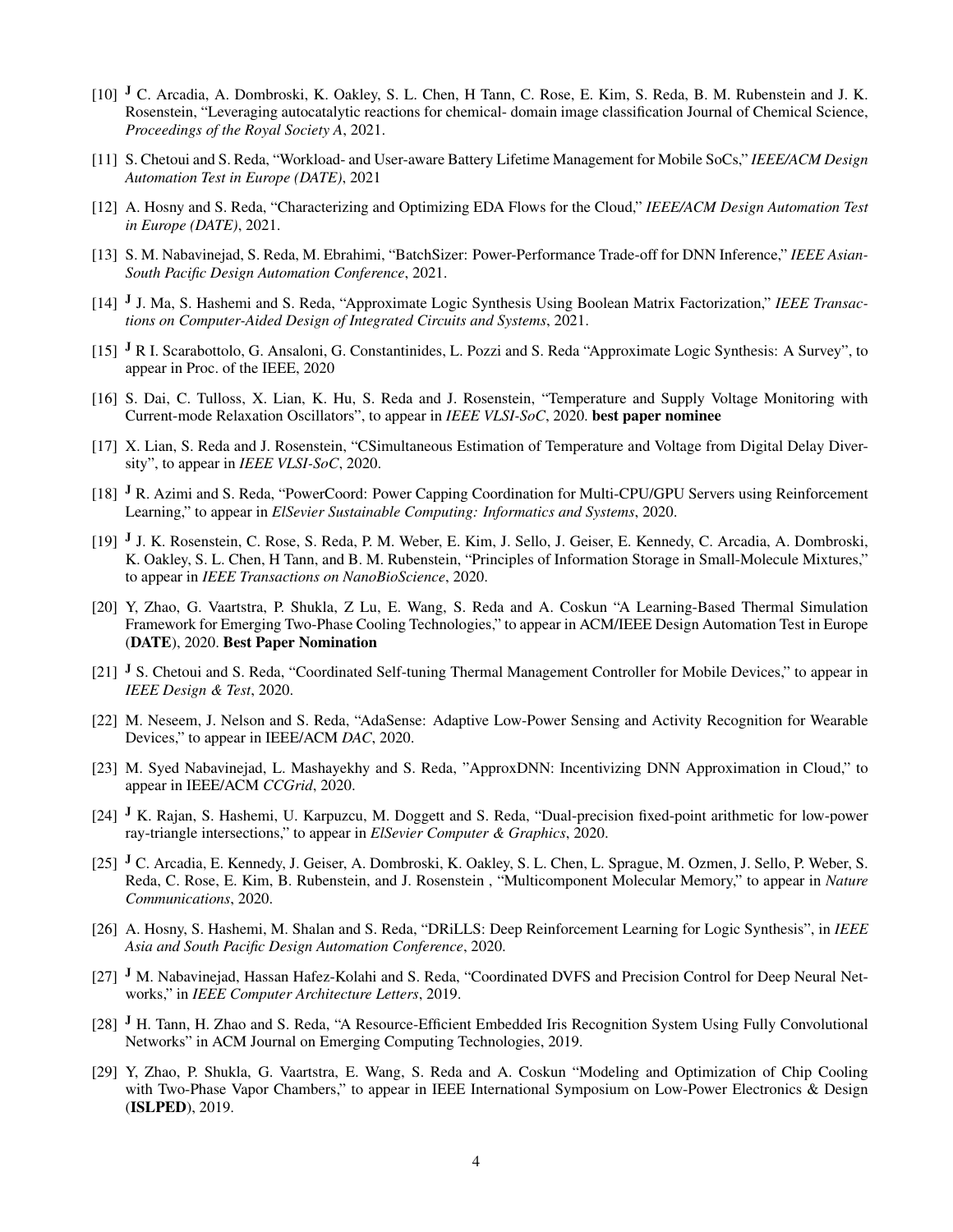- [30] T. Ajayi, V. A. Chhabria, M. Fogaca, S. Hashemi, C. Holehouse, A. Hosny, A. B. Kahng, M. Kim, J. Lee, U. Mallappa, M. Neseem, G. Pradipta, S. Reda, M. Saligane, S. S. Sapatnekar, C. Sechen, M. Shalan, W. Swartz, L. Wang, Z. Wang, M. Woo and B. Xu, "Toward an Open-Source Digital Flow: First Learnings from the OpenROAD Project," IEEE/ACM Design Automation Conference (DAC), 2019.
- [31] Y, Zhao, G. Vaartstra, P. Shukla, S. Reda, E. Wang and A. Coskun "Two Phase Cooling with Micropillar Evaporators: A New Approach to Remove Heat from Future High Performance Chips," to appear in IEEE iTherm, 2019.
- [32] <sup>J</sup> F. Kaplan, M. Said, S. Reda and A. Coskun "Modeling and Optimization of Chip Cooling with Two-Phase Vapor Chambers," to appear in IEEE Transactions on Computer-Aided Design of Integrated Circuits and Systems, 2019.
- [33] S. Hashemi and S. Reda, "Generalized Matrix Factorization Techniques for Approximate Logic Synthesis," in *IEEE /ACM Design Automation & Test in Europe* (DATE), 2019, to appear.
- [34] R. Azimi, C. Jing and S. Reda, "PowerCoord: A Coordinated Power Capping Controller for Multi-CPU/GPU Servers," to appear in *IEEE International Green and Sustainable Computing Conference* (IGSC), 2018. Best Paper Award.
- [35] M. Said, S. Chetoui, A. Belouchrani and S. Reda, "Understanding the sources of power consumption in Mobile SoCs," to appear in *IEEE International Green and Sustainable Computing Conference* (IGSC), 2018.
- [36] J R. Azimi, T. Fox, W. Gonzalez and S. Reda, "Scale-out vs Scale-up: A Study of ARM-based SoCs on Server-class workloads," in *Transactions on Modeling and Performance Evaluation of Computing Systems* (TOMPECS), 3(4), pp. 18:1-18:23, 2018.
- [37] S. Hashemi, H. Tann and S. Reda, "BLASYS: Approximate Logic Circuit Synthesis Using Boolean Matrix Factorization," in *IEEE/ACM Design Automation Conference* (DAC), pp. 55:1-55:6, 2018.
- [38] C. Arcadia, H. Tann, A. Dombroski, K. Ferguson, S. L. Chen, E. Kim, B. Rubenstein, C. Rose, S. Reda and J. Rosenstein, "Parallelized Linear Classification with Volumetric Chemical Perceptrons", in *IEEE Conference on Rebooting Computer* (ICRC), pp. 1-9, 2018.
- [39] C. Rose, S. Reda, B. Rubenstein and J. Rosensetin, "Computing With Chemicals: Perceptrons Using Mixtures of Small Molecules", in *IEEE International Symposium on Information Theory* (ISIT), pp. 2236-2240, 2018.
- [40] S. Hashemi, H. Tann, F. Buttafuoco and S. Reda, "Approximate Computing for Biometric Security Systems: A Case Study on Iris Scanning," in *IEEE Design, Automation Test in Europe* (DATE), pp. 319-324, 2018. Acceptance Rate 23.7%.
- [41] M. Nabavinejad, X. Zhan, R. Azimi, M Goudarzi, and S. Reda, "QoR-Aware Power Capping for Approximate Big Data Processing," to appear in *IEEE Design, Automation Test in Europe* (DATE), pp. 253-256,, 2018.
- [42] <sup>J</sup> S. Reda, K. Dev and A. Belouchrani, "Blind Identification of Thermal Models and Power Sources from Thermal Measurements," in *IEEE Journal on Sensors* (SENSORS), Vol. 18(2), pp. 680-691, 2018.
- [43] <sup>J</sup> K. Dev, X. Zhan and S. Reda, "Scheduling on CPU+GPU Processors under Dynamic Conditions," in Journal on Low-Power Electronics (JOLPE), Vol. 13(4), pp. 551-568, American Scientific Publishers, 2017.
- [44] S. Steffl and S. Reda, "LACore: A Supercomputing-Like Linear Algebra Accelerator for SoC-Based Designs," in IEEE Conference on Computer Design (ICCD), pp. 137-144, 2017. Acceptance rate 29%.
- [45] <sup>J</sup> S. Reda, "3D Integration Advances Computing", **Nature**, Vol. 547, pp. 38-40, July 2017. (invited in News & Views Section)
- [46] R. Azimi, T. Fox and S. Reda, "Understanding the Role of GPGPU-accelerated SoC-based ARM Clusters", in IEEE Cluster (Cluster), pp. 333-343, 2017. Acceptance rate 21.8%.
- [47] M. Shalan and S. Reda, "CloudV: A Cloud-Based Educational Digital Design Environment," IEEE International Conference on Microelectronic Systems Education (MSE), pp. 39 - 42, 2017.
- [48] F. Kaplan, S. Reda and A. Coskun, "Fast Thermal Modeling of Liquid, Thermoelectric, and Hybrid Cooling", in IEEE The Intersociety Conference on Thermal and Thermomechanical Phenomena in Electronic Systems (iTherm), pp. 726  $-735, 2017.$
- [49] H. Tann, S. Hashemi, R. I. Bahar and S. Reda, "Hardware-Software Codesign of Highly Accurate, Multiplier-free Deep Neural Networks", in *IEEE/ACM Design Automation Conference* (DAC), pp. 28:1-28:6, 2017.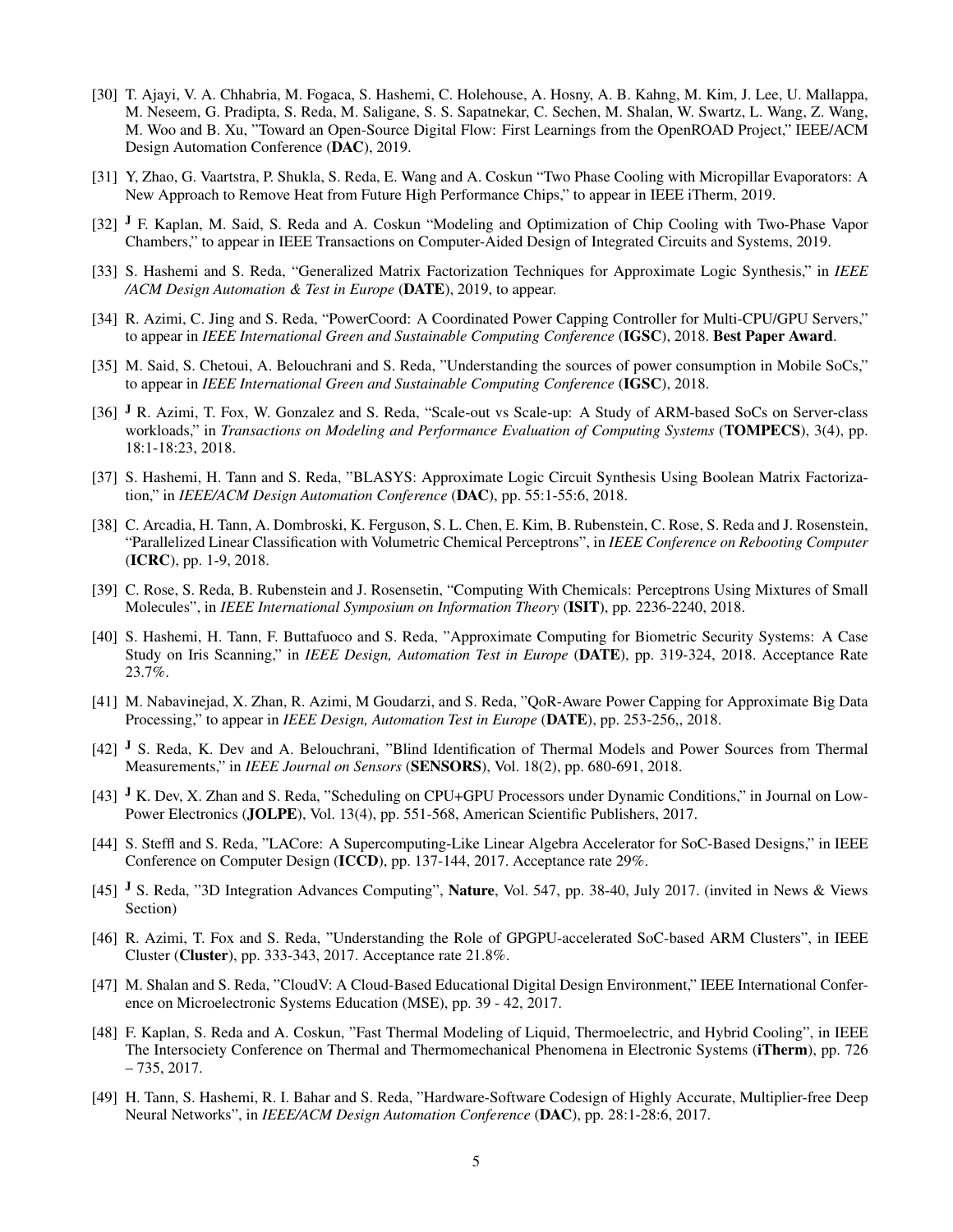- [50] R. Azimi, M. Badiei, L. Na and S. Reda, "Fast Decentralized Power Capping for Server Clusters", *in IEEE Symposium on High-Performance Computer Architecture* (HPCA), pp. 181-192, , 2017. Acceptance rate 22%.
- [51] S. Hashemi, N. Anthony, C. Tann, R. I. Bahar and S. Reda, "Understanding the Impact of Precision Quantization on the Accuracy and Energy of Neural Networks", in IEEE/ACM Design, Automation & Test in Europe (DATE), pp. 1474-1479, 2017.
- [52] S. Reda and A. Belouchrani, "Blind Identification of Power Sources in Multicore Processors", in IEEE/ACM Design, Automation & Test in Europe (DATE), pp.1739-1744, 2017.
- [53] K. Dev, X. Zhan and S. Reda, "Power-Aware Characterization and Mapping of Workloads on CPU-GPU Processors", in IEEE International Symposium on Workload Characterization (IISWC), pp. 225-226, 2016.
- [54] <sup>J</sup> K. Nepal, S. Hashemi, C. Tann, R. I. Bahar and S. Reda, "Automated High-Level Generation of Low-Power Approximate Computing Circuits", in IEEE Transactions on Emerging Topics in Computing, 2016.
- [55] <sup>J</sup> X. Zhan, R. Azimi, S. Kanev, D. Brooks and S. Reda, "CARB: A C-State Power Management Arbiter For Latency-Critical Workloads", in IEEE Computer Architecture Letters (CAL), 16(1): 6-9, 2016.
- [56] C. Tann, S. Hashemi, R. I. Bahar and S. Reda, "Runtime Configurable Deep Neural Networks for Energy-Accuracy Trade-off", in *IEEE International Conference on Hardware/Software Codesign and System Synthesis* (CODES), 34:1- 34:10, 2016.
- [57] K. Dev and S. Reda, "Scheduling Challenges and Opportunities in Integrated CPU+GPU Processors ", in ACM/IEEE Symposium on Embedded Systems for Real-time Multimedia (ESTI), pp. 78-83, 2016.
- [58] Ulusel, C. Picardo, C. Harris, S. Reda and R. I. Bahar, "Hardware Acceleration of Feature Detection and Description Algorithms on Low-Power Embedded Platforms", in *IEEE Field Programmable Logic* (FPL), pp. 1-9, 2016.
- [59] K. Dev, S. Reda, I. Paul, W. Huang and W. Burleson, "Workload-aware Power Gating Design and Run-time Management for Massively Parallel GPGPUs", *in IEEE Symposium on Very-Large Scale Integration* (ISVLSI), pp. 242-247, 2016.
- [60] S. Hashemi, R. I. Bahar and S. Reda, "A Low-Power Dynamic Divider for Approximate Applications", in *IEEE/ACM Design Automation Conference* (DAC), 105:1-105:6, 2016.
- [61] X. Zin, M. Shoaib and S. Reda, "BXplore: Creating Soft Heterogeneity in Clusters Through BIOS Re-configuration", in *IEEE Cluster, Cloud and Grid Computing* (CCGRID), 540-549, 2016.
- [62] M. Badiei, X. Zhan, R. Azimi, S. Reda and N. Li, "DiBA: Distributed Power Budget Allocation for Large-Scale Computing Clusters", in *IEEE Cluster, Cloud and Grid Computing* (CCGRID), pp. 70-79, 2016.
- [63] J X. Zhan and S. Reda, "Power Budgeting Techniques for Data Centers", IEEE Transactions on Computers, Vol. 64(8), pp. 2267-2278, 2015.
- [64] R. Azimi, X. Zhan and S. Reda, "How Good Are Low-Power 64-bit SoCs for Server-Class Workloads?," in *IEEE International Symposium on Workload Characterization* (IISWC), pp. 116-117, 2015.
- [65] S. Hashemi, R. I. Bahar and S. Reda, "DRUM: A Dynamic Range Unbiased Multiplier for Approximate Applications," in ACM/IEEE International Conference on Computer-Aided Design, pp. 418-425, 2015. (ICCAD) Best Paper Candidate (4 selected out of 382 submissions). Acceptance rate 24.6%.
- [66] S. Jayakumar, S. Reda, "Making Sense of Thermoelectrics for Processor Thermal Management and Energy Harvesting," in *IEEE/ACM International Symposium on Low-Power Electronics and Design* (ISLPED), pp. 31-36, 2015. Full paper acceptance rate 19.6%.
- [67] J A. N. Nowroz, K. Hu, F. Koushanfar, S. Reda, "Novel Techniques for High-Sensitivity Hardware Trojan Detection using Thermal and Power Maps", in IEEE Transactions on Computer-Aided Design of Integrated Circuits and Systems, 33(12), pp.1792-1805, 2014.
- [68] <sup>J</sup> red Ulusel, K. Nepal, R. I. Bahar and S. Reda, "Fast Design Exploration for Performance, Power and Accuracy Tradeoffs in FPGA-based Accelerators, in ACM Transactions on Reconfigurable Technology and Systems, Vol 7(1), pp. 4:1–4:22, 2014.
- [69] R. Azimi, X. Zhan and S. Reda, "Thermal-aware Layout Planning for Heterogeneous Datacenters", in IEEE/ACM International Symposium on Low-Power Electronics and Design (ISLPED), pp. 245-250, 2014.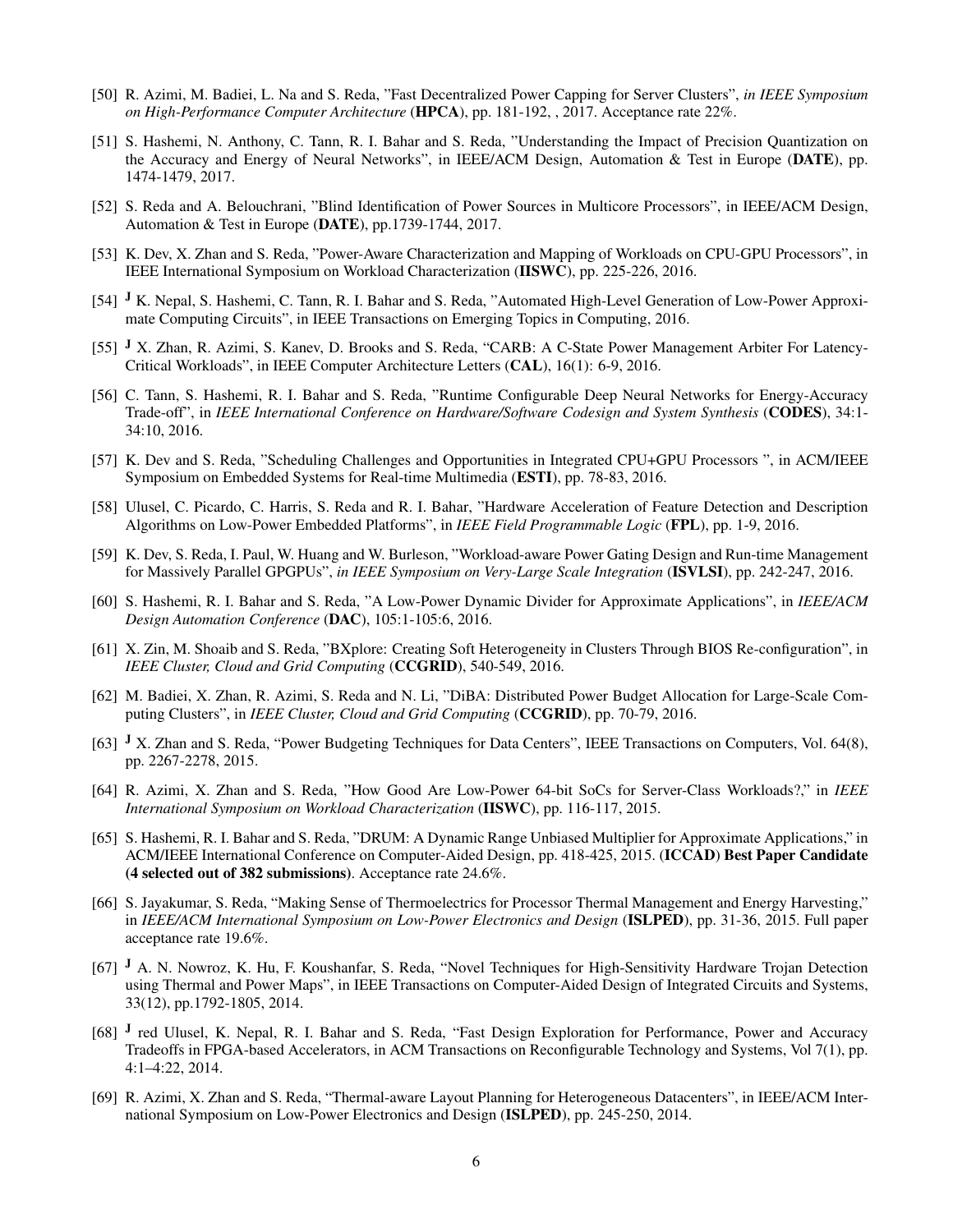- [70] K. Nepal, Y. Li, R. I. Bahar and S. Reda, "ABACUS: A Technique for Automated Behavioral Synthesis of Approximate Computing Circuits," in *IEEE/ACM Design, Automation and Test in Europe* (DATE), 2014. Acceptance rate 23.1%
- [71] <sup>J</sup> A. Nowroz, G. Woods and S. Reda, "Power Mapping of Integrated Circuits Using AC-based Thermography," in *IEEE Transactions on Very Large Scale Integration*, Vol. 21(8), pp. 1398-1409, 2013.
- [72] <sup>J</sup> S. Reda, A. N. Nowroz, and R. Cochran, "Post-Silicon Power Mapping Techniques for Integrated Circuits," in *ElSevier VLSI Integration*, Vol 46, pp. 69-79, 2013.
- [73] K. Dev, A. N. Nowroz and S. Reda, "Power Mapping and Modeling of Multi-core Processors," in *IEEE International Symposium on Low-Power Electronics and Design* (ISLPED), pp. 39-44, 2013. Acceptance rate 35%.
- [74] C. Hankendi, S. Reda and A. Coskun, "vCap: Adaptive Power Capping for Virtualized Servers," in *IEEE International Symposium on Low-Power Electronics and Design* (ISLPED), pp. 415-420, 2013. Acceptance rate 35%.
- [75] X. Zhan and S. Reda, "Techniques for Energy-Efficient Power Budgeting in Data Centers," in *IEEE/ACM Design Automation Conference* (DAC), Article No. 176, 2013. Acceptance rate 21.7%.
- [76] K. Dev, G. Woods and S. Reda, "High-Throughput TSV Testing and Characterization for 3D Integration Using Thermal Mapping," in *IEEE/ACM Design Automation Conference* (DAC), Article No. 73, 2013. Acceptance rate 21.7%.
- [77] F. Paterna and S. Reda, "Mitigating Dark Silicon Problems Using Superlattice-based Thermoelectric Coolers," *Design, Automation and Test in Europe* (DATE), pp. 1391-1394, 2013. Acceptance rate 30%.
- [78] K. Hu, A. Nowroz, S. Reda and F. Koushanfar, "High-Sensitivity Hardware Trojan Detection Using Multimodal Characterization Power Mapping of Integrated Circuits Using AC-based Thermography," in *Design, Automation and Test in Europe* (DATE), pp. 1271-1276, 2013. Acceptance rate 30%.
- [79] <sup>J</sup> R. Cochran and S. Reda, "Thermal Prediction and Adaptive Control Through Workload Phase Detection," in ACM Transactions on Design Automation of Electronic Systems, Vol 18(1), 7:1-7:19, 2012.
- [80] K. Nepal, red Ulusul, R. I. Bahar and S. Reda, "Fast Multi-Objective Algorithmic-Design Co-Exploration for FPGAbased Accelerators," *IEEE International Symposium on Field-Programmable Custom Computing Machines (*FCCM*)*, pp. 65-68, 2012.
- [81] J S. Reda, R. Cochran and A. Coskun, "Adaptive Power Capping for Servers with Multi-Threaded Workloads," in IEEE MICRO, Vol 32(5), pp. 64-75, 2012.
- [82] <sup>J</sup> S. Reda and A. N. Nowroz, "Power Modeling and Characterization of Computing Devices: A Survey," in Foundations and Trends in Electronic Design Automation, NOW Publishers, Vol. 6(2), pp. 121 – 216, 2012. Also available in a book format.
- [83] <sup>J</sup> S. Reda, "Thermal and Power Characterization Techniques for Real Computing Systems," *IEEE Journal on Emerging Topics in Circuits and Systems,* Vol 1(2), pp. 76 – 87, 2011.
- [84] <sup>J</sup> S. Reda, R. Cochran and A. N. Nowroz, "Improved Thermal Tracking for Processors Using Hard and Soft Sensor Allocation Techniques," *IEEE Transactions on Computers,* Vol. 60(6), pp. 841-861, 2011.
- [85] R. Cochran, C. Hankendi, A. Coskun and S. Reda, "Pack & Cap: Adaptive DVFS and Thread Packing Under Power Caps," *IEEE/ACM International Symposium on Microarchitecture (*MICRO*)*, pp. 175-185, 2011. Acceptance rate 21%.
- [86] R. Cochran, C. Hankendi, A. Coskun and S. Reda, "Identifying the Optimal Energy-Efficient Operating Points of Parallel Workloads," *ACM/IEEE International Conference on Computer-Aided Design (*ICCAD*)*, pp. 608-615, 2011. Acceptance rate 30%.
- [87] A. N. Nowroz and S. Reda, "Improved Post-Silicon power Modeling Using AC Lock-In Techniques," in proceedings of *ACM/IEEE Design Automation Conference (*DAC*)*, pp. 101-106, 2011. Acceptance rate 23%.
- [88] A. N. Nowroz and S. Reda, "Thermal and Power Characterization of Field-Programmable Gate Arrays," in proceedings of *ACM International Symposium on Field Programmable Gate Arrays (*FPGA*)*, pp. 111-114, 2011. Full + short paper acceptance rate 43%.
- [89] <sup>J</sup> S. Reda and S. Nassif, "Accurate Spatial Estimation and Decomposition Techniques for Variability Characterization," *IEEE Transactions on Semiconductor Manufacturing,* 23(3), 2010, pp. 345-357.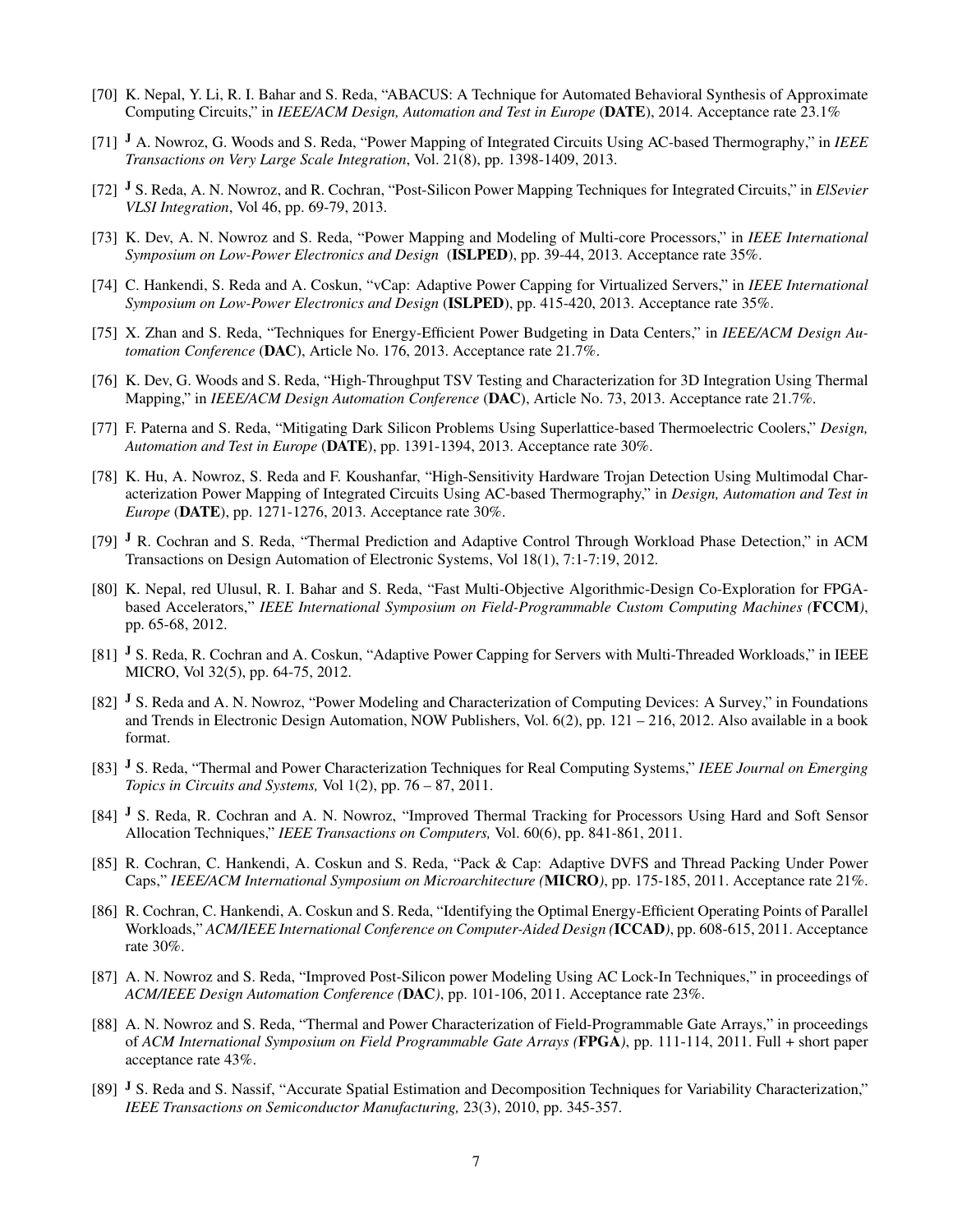- [90] N. H. Khan, S. Reda and S. Hassoun, "Early Estimation of TSV Area for Power Delivery in 3D Integrated Circuits," in proceedings of *IEEE International 3D Systems Integration Conference (*3D-IC*)*, pp. 1–6, 2010.
- [91] R. Cochran, A. Nowroz and S. Reda , "Post-Silicon Power Characterization Using Thermal Infrared Emissions," in proceedings of *ACM/IEEE International Symposium on Low-Power Electronics and Design (*ISLPED*)*, pp. 331-336, 2010. Best Paper Award (2 out of 203 papers). Full paper acceptance rate 23%.
- [92] A. Nowroz, R. Cochran and S. Reda, "Thermal Monitoring of Real Processors: Techniques for Sensor Allocation and Full Characterization," proceedings of *ACM/IEEE Design Automation Conference (*DAC*)*, pp. 56–61, 2010. Acceptance rate 24%.
- [93] R. Cochran and S. Reda, "Consistent Runtime Thermal Prediction and Control Through Workload Phase Detection," in proceedings of *ACM/IEEE Design Automation Conference (*DAC*)*, pp. 62–67, 2010. Acceptance rate 24%.
- [94] <sup>J</sup> S. Reda, G. Smith and L. Smith, "Maximizing the Functional Yield of Wafer-to-Wafer 3D Integration," *in IEEE Transactions on Very Large Scale Integration Systems,* 17(9), 2009, pp. 1357-1362.
- [95] S. Reda, R. I. Bahar and A. Si, "Reducing the Leakage and Timing Variability of 2D ICs Using 3D ICs," in proceedings of *ACM/IEEE International Symposium on Low Power Electronics and Design (*ISLPED*)*, pp. 283–286, 2009. Acceptance rate 35%.
- [96] R. Cochran and S. Reda, "Spectral Techniques for High-Resolution Thermal Characterization with Limited Sensor Data," in proceedings of *ACM/IEEE Design Automation Conference (*DAC*)*, pp. 478–483, 2009. Acceptance rate 22%.
- [97] S. Reda, "Using Circuit Structural Analysis Techniques for Networks in Systems Biology," in proceedings of *ACM System Level Interconnect Prediction (*SLIP*)*, pp. 37–44, 2009. Acceptance rate 52%.
- [98] R. Le, S. Reda and R. I. Bahar, "High-Performance, Cost-Effective Heterogeneous 3D FPGA Architectures," in proceedings of *ACM Great Lakes VLSI Symposium (*GLSVLSI*)*, pp. 251–256, 2009. Acceptance rate 46%.
- [99] M. Kadin, S. Reda and G. Uht, "Central vs. Distributed Dynamic Thermal Management for Multi-Core Processors: Which One is Better?," in proceedings of *ACM Great Lakes VLSI Symposium (*GLSVLSI*)*, pp. 137–140, 2009. Acceptance rate 46%.
- [100] S. Reda and S. Nassif, "Analyzing the Impact of Process Variations on Parametric Measurements: Novel Models and Applications," in proceedings of *IEEE Design, Automation, Test in Europe (*DATE*)*, 2009, pp. 375–380. Accepting rate 23%.
- [101] <sup>J</sup> C. Ferri, S. Reda and R. I. Bahar, "Parameteric Yield Management of 3D ICs: Models and Strategies for Improvement," *ACM Journal on Emerging Technologies in Computing Systems. Special issue on 3D ICs.* 4(4), 2008, pp. 19:1 – 19:22.
- [102] M. Kadin and S. Reda, "Frequency and Voltage Planning for Multi-Core Processors Under Thermal Constraints," in proceedings of *IEEE International Conference on Computer Design (*ICCD*)*, pp. 463 – 470, 2008. Acceptance rate 34%.
- [103] M. Kadin and S. Reda, "Frequency Planning for Multi-Core Processors Under Thermal Constraints," in proceedings of *IEEE/ACM International Symposium on Low Power Electronics and Design (*ISLPED*)*, pp. 213 – 216, 2008. Acceptance rate 40%.
- [104] B. Hargreaves, H. Hult and S. Reda, "Within-die Process Variations: How Accurately Can They Be Statistically Modeled?," in proceedings of *IEEE Asian South Pacific Design Automation Conference (*ASPDAC*)*, pp. 524 – 530, 2008. Best Paper Candidate (10 out of 350 submitted papers). Acceptance rate 28%.
- [105] C. Ferri, S. Reda and R. I. Bahar, "Strategies for Improving the Parametric Yield and Profits of 3D ICs," in proceedings of *ACM/IEEE International Conference on Computer-Aided Design (*ICCAD*)*, 2007, pp. 220 – 226. Acceptance rate 33%.
- [106] A. B. Kahng, S. Reda and P. Sharma, "On-Line Adjustable Buffering for Runtime Power Reduction," in proceedings of *IEEE International Symposium on Quality Electronic Design Automation (*ISQED*)*, 2007, pp. 550 – 555. Acceptance rate 31%.
- [107] <sup>J</sup> A. B. Kahng and S. Reda, "Zero-Change Netlist Transformations: A New Technique for Placement Benchmarking," *IEEE Transactions on Computer-Aided Design of Integrated Circuits and Systems*, Vol. 25(12), 2006, pp. 2806 – 2819.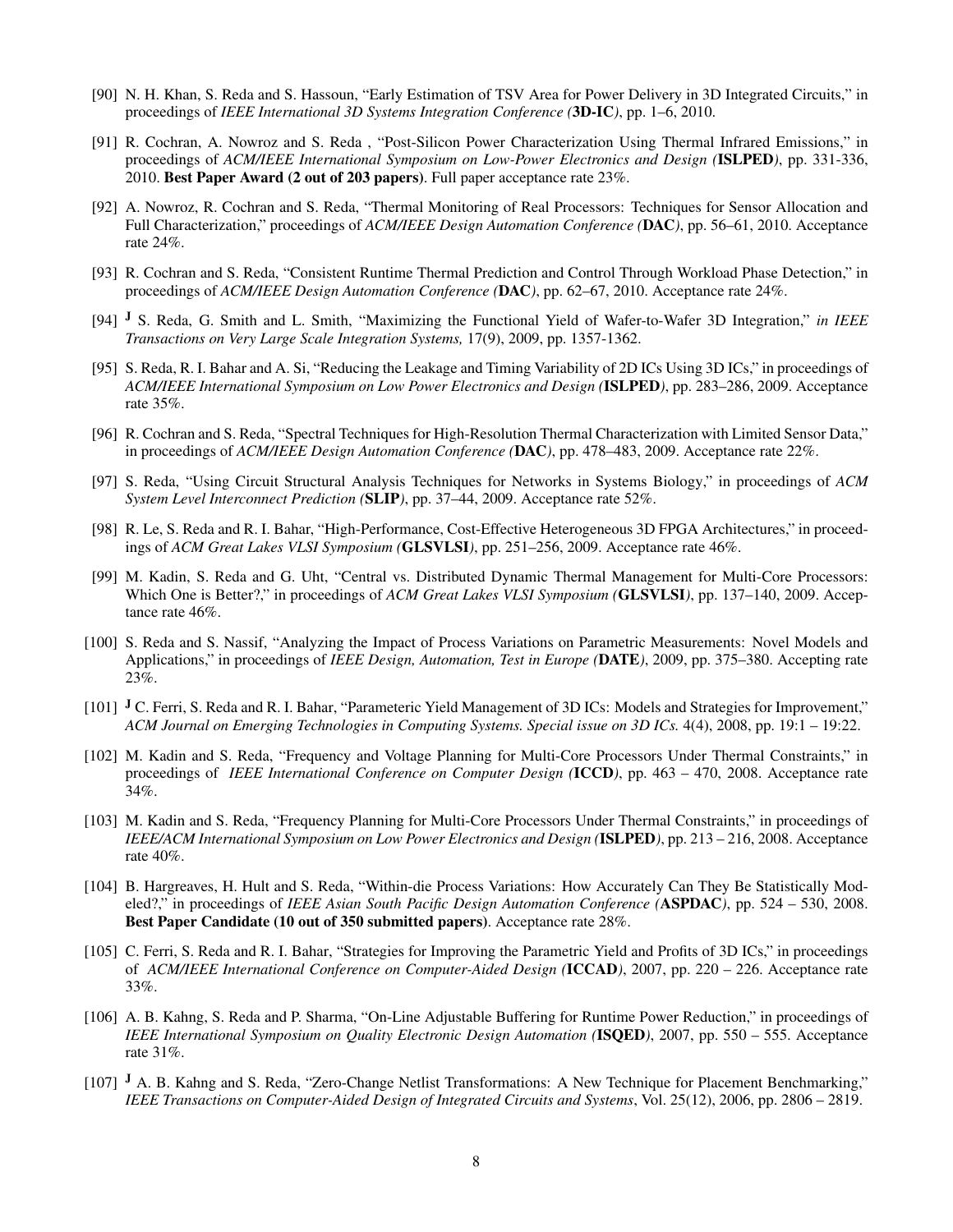- [108] <sup>J</sup> A. B. Kahng and S. Reda, "Wirelength Minimization for Min-Cut Placements via Placement Feedback," *IEEE Transactions on Computer-Aided Design of Integrated Circuits and Systems*, Vol. 25(7), 2006, pp. 1301 – 1312.
- [109] J C. Alpert, A. B. Kahng, G-J. Nam, S. Reda and P. Villarubia, "A Fast Hierarchical Quadratic Placement Algorithm," *IEEE Transactions on Computer-Aided Design of Integrated Circuits and Systems*, Vol. 25(4), 2006, pp. 678 – 691.
- [110] <sup>J</sup> A. B. Kahng and S. Reda, "New and Improved BIST Diagnosis Techniques from Combinatorial Group Theory," *IEEE Transactions on Computer-Aided Design of Integrated Circuits and Systems*, Vol. 25(3), 2006, pp. 533 – 543.
- $[111]$  J A. B. Kahng, I. Măndoiu, S. Reda, A. Zelikovsky and X. Xu, "Computer-Aided Optimization of DNA Array Design and Manufacturing," *IEEE Transactions on Computer-Aided Design of Integrated Circuits and Systems*, Vol. 25(2), 2006, pp. 305 – 320.
- [112] A. B. Kahng and S. Reda, "A Tale of Two Nets: Studies in Wirelength Progression in Physical Design," in proceedings of *ACM System-Level Interconnect Prediction (*SLIP*),* 2006, pp. 17 – 24.
- [113] S. Reda and A. Chowdhary, "Effective Linear Programming Based Placement Methods," in proceedings of *ACM International Symposium on Physical Design (*ISPD*),* 2006, pp. 186 – 191. Acceptance rate 35%.
- [114] J A. B. Kahng and S. Reda, "Intrinsic Shortest Path Length: A New, Accurate A Priori Wirelength Estimator," in proceedings of *ACM/IEEE International Conference on Computer-Aided Design (*ICCAD*),* 2005, pp. 173 – 180. Acceptance Rate 25%.
- [115] A. B. Kahng, S. Reda and Q. Wang, "Architecture and Details of a High Quality, Large-Scale Analytical Placer," in proceedings of *ACM/IEEE International Conference on Computer-Aided Design (*ICCAD*)*, 2005, pp. 891 – 898. Best Paper Candidate. Acceptance Rate 25%.
- [116] Y. Cheon, P-H. Ho, A. Kahng, S. Reda and Q. Wang, "Power-Aware Placement," in proceedings of *ACM/IEEE Design Automation Conference (*DAC*)*, 2005, pp. 795 – 800. Acceptance rate 24%.
- [117] A. B. Kahng and S. Reda, "Evaluation of Placer Suboptimality via Zero-Change Transformations," in proceedings of *ACM International Symposium on Physical Design (*ISPD*)*, 2005, pp. 208 – 215. Acceptance rate 37%.
- [118] C. Alpert, A. B. Kahng, G-J. Nam, S. Reda and P. Villarubia, "A Semi-Persistent Clustering Technique for VLSI Circuit Placement," in proceedings of *ACM International Symposium on Physical Design (*ISPD*)*, 2005, pp. 200 – 207. Acceptance rate 37%.
- [119] A. B. Kahng, S. Reda and Q. Wang, "APlace: A General Analytic Placement Framework," in proceedings of *ACM International Symposium on Physical Design (*ISPD*)*, 2005, pp. 233 – 235. Winner of the ISPD-2005 VLSI Placement Contest.
- [120] <sup>J</sup> A. B. Kahng and S. Reda, "Match Twice and Stitch: A New TSP Tour Construction Heuristic," *Operations Research Letters*, 2004, 32(6), pp. 449 – 509. "Hot" (most downloaded) article in Operations Research Letters, February 2005.
- $[121]$  J A. B. Kahng, I. Măndoiu, P. Pevzner, S. Reda and A. Zelikovsky, "Scalable Heuristics for Design of DNA Probe Arrays," *Journal of Computational Biology*, Vol. 11(2-3), 2004, pp. 429 – 447.
- [122] A. B. Kahng and S. Reda, "Reticle Floorplanning With Guaranteed Yield for Multi-Projects Wafer," in proceedings of *IEEE International Conference on Computer Design (*ICCD*)*, 2004, pp. 106 – 110. Acceptance rate 37%.
- [123] A. B. Kahng and S. Reda, "Placement Feedback: A Concept and Method for Better Min-Cut Placements," in proceedings of *ACM/IEEE. Design Automation Conference (*DAC*)*, 2004, pp. 357 – 362. Acceptance rate 25%.
- [124] A. B. Kahng, I. Markov and S. Reda, "On Legalization of Row-Based Placements," in proceedings of *ACM Great Lakes VLSI Symposium (*GLSVLSI*)*, 2004, pp. 214 – 219. Acceptance rate 40%.
- [125] A. B. Kahng, I. Markov and S. Reda, "Boosting: A Min-Cut Placement with Improved Signal Delay," in proceedings of *IEEE Design Automation and Test in Europe (*DATE*)*, 2004, pp. 1098 –1103. Acceptance rate 27%.
- [126] A. B. Kahng and S. Reda, "Combinatorial Group Testing Methods for the BIST Diagnosis Problem," in proceedings of *IEEE Asia South Pacific Design Automation Conference (*ASPDAC*)*, 2004, pp. 113 – 116. Acceptance rate 50%.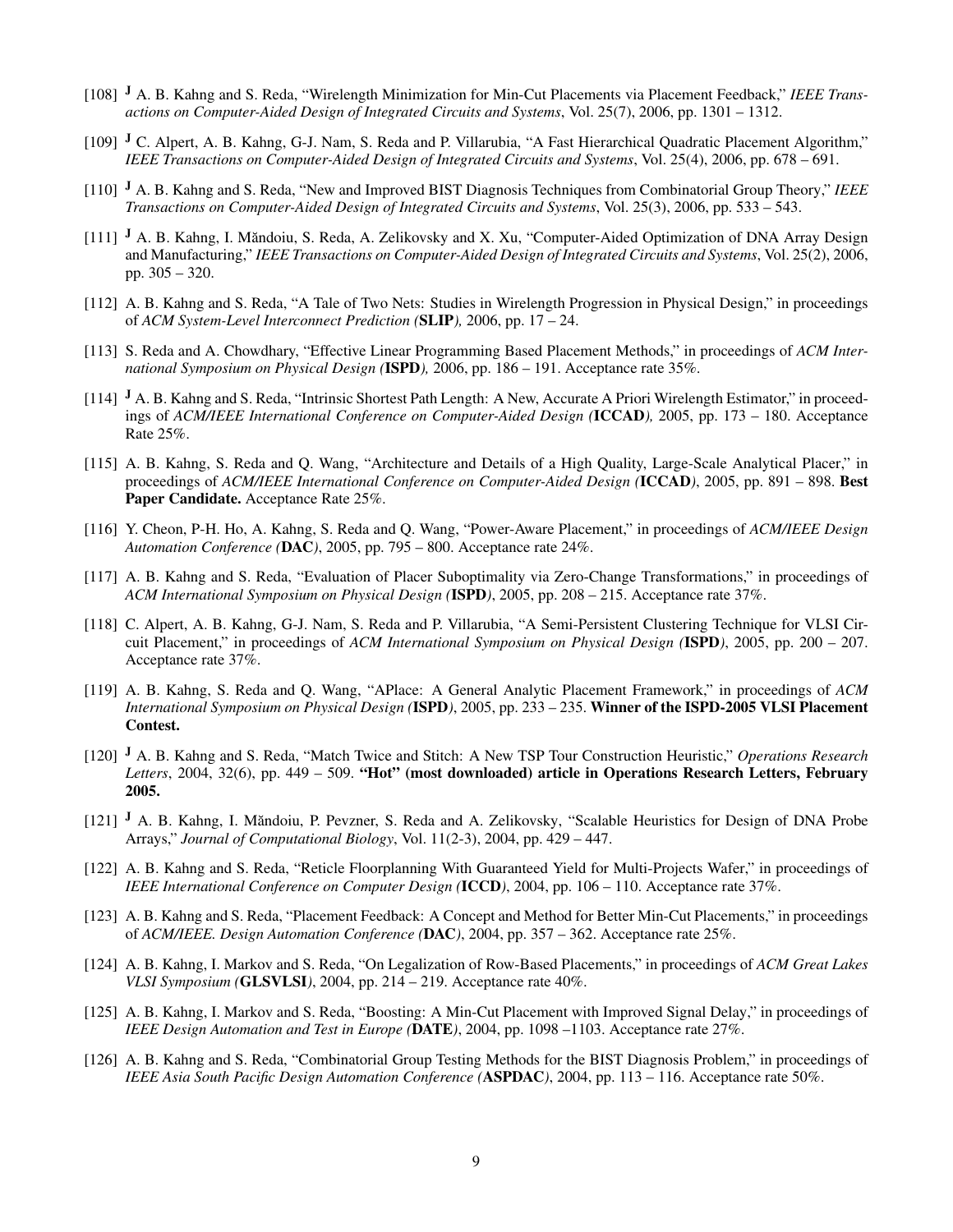- [127] A. B. Kahng, I. Măndoiu, S. Reda, X. Xu and A. Zelikovsky, "Evaluation of Placement Techniques for DNA Probe Array Layout," in proceedings of *ACM/IEEE International Conference in Computer-Aided Design (*ICCAD*)*, 2003, pp. 262 – 269. Acceptance Rate 26%.
- [128] A. B. Kahng, I. Măndoiu, S. Reda, A. Zelikovsky and X. Xu, "Design Flow Enhancements for DNA Arrays," in proceedings of *IEEE International Conference on Computer Design (*ICCD*)*, 2003, pp. 116 – 123. Acceptance rate 33.4%.
- [129] A. B. Kahng, I. Măndoiu, P. Pevzner, S. Reda and A. Zelikovsky, "Engineering a Scalable Placement Heuristic for DNA Probe Arrays," in proceedings of *ACM International Conference on Research in Computational Molecular Biology (*RECOMB*)*, 2003, pp. 148 – 156. Acceptance rate 20%.
- [130] A. B. Kahng, I. Măndoiu, P. Pevzner, S. Reda and A. Zelikovsky, "Border Length Minimization in DNA Array Design," in proceedings of Springer-Verlag Lecture Notes in Computer Science Series 2452, *Workshop on Algorithms in Bioinformatics (*WABI*)*, 2002, pp. 435–448.
- [131] S. Reda and A. Orailoğlu, "Reducing Test Application Time through Test Data Mutation," in proceedings of *IEEE Design Automation and Test in Europe (*DATE*)*, 2002, pp. 387 – 393. Best Paper Award (3 out of 476 papers). Acceptance rate 18% for full papers.
- [132] S. Reda, R. Drechsler and A. Orailoglu, "On the Relation between BDDs and SAT for Equivalence Checking," in proceedings of *IEEE International Symposium on Quality Electronic Design Automation (*ISQED*)*, 2002, pp. 394 – 399.
- [133] S. Reda and A. Salem, "Combinational Equivalence Checking using Boolean Satisfiability and Binary Decision Diagrams," in proceedings of *IEEE Design Automation and Test in Europe (*DATE*)*, 2001, pp. 122 – 126. Acceptance rate 27% for full papers.
- [134] S. Reda, A. Wahba, A. Salem, D. Borrione and A. Ghonaimy, "On the Use of Don't Cares during Reachability Analysis," in proceedings of *IEEE International Symposium on Circuits and Systems (*ISCAS*)*, 2001, pp. 121 – 124.

#### Patents

- [1] S. Reda, H. Tann and H. Zhao, "Iris Recognition Using Fully Convolutional Networks", U.S. Patent Application No. 16/685,690.
- [2] B. Rubenstein, J. K. Rosenstein, C. Arcadia, S. L. Chen, A. Dombroski, J. D. Geiser, E. Kennedy, E. Kim, K. M. Oakley, S. Reda, C. Rose, J. K. Sello, H. Tann, P. Weber, "Methods of Chemical Computation," U.S. Patent Application No. 17/253,013.
- [3] S. Reda, A. Nowroz and K. Dev, "Power Mapping and Modeling System for Integrated Circuits", *US Patent*, US20160124443A1.
- [4] C. Alpert, G-J. Nam, S. Reda and P. Villarubia, "Clustering Techniques for Faster and Better Placement of VLSI Circuits," *US Patent*, US7296252.

#### Workshop Papers, Posters and Technical Reports

- [1] A. Agiza and S. Reda, "OpenPhySyn: An Open-Source Physical Synthesis Optimization Toolkit," *Workshop on Open-Source EDA Technology* (WOSET), 2020
- [2] J. Ma, S. Hashemi and S. Reda, "Approximate Logic Synthesis Using BLASYS," Article 5, Workshop on Open-Source EDA Technology, 2019.
- [3] M. Shalan and S. Reda, "Open-source SoC Workflow in Cloud V," Article 12, Workshop on Open-Source EDA Technology, 2018.
- [4] S. Hashemi, A. B. Kahng, S, Reda and M. Woo, "METRICS 2.0: A Machine-Learning Based Optimization System for IC Design," Article 21, Workshop on Open-Source EDA Technology, 2018.
- [5] H. Tann, S. Hashemi and S. Reda, "Flexible Deep Neural Network Processing," arXiv Technical Report 1801.07353, 2018.
- [6] S. Steffl and S. Reda, "LACore: A RISC-V Based Linear Algebra Accelerator for SoC Designs", RISCV workshop, 2017.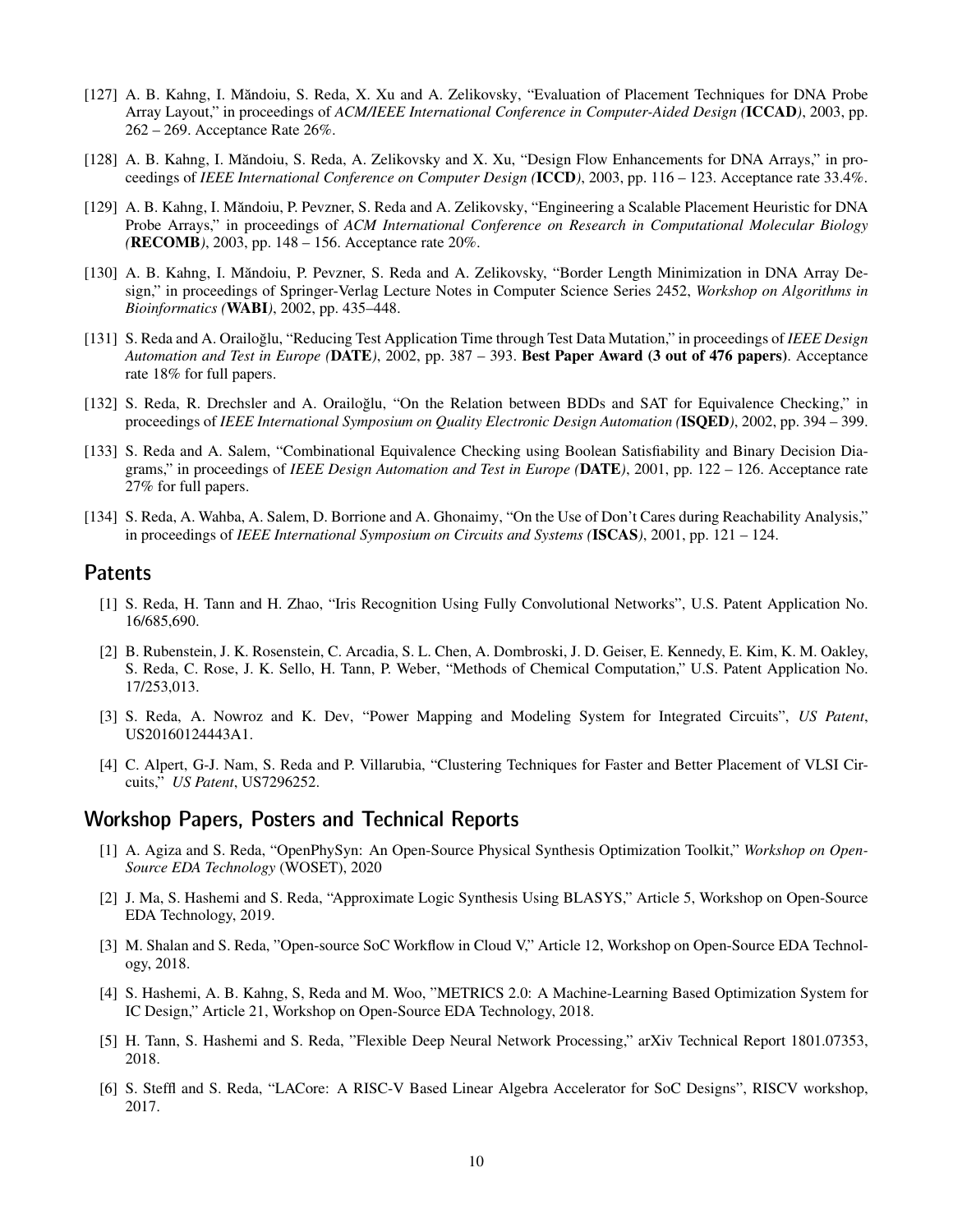- [7] M. Shalan and S. Reda "Cloud-Based RISC-V SoC design and Co-simulation", RISCV workshop, 2017.
- [8] H. Tann, S. Hashemi, R. I. Bahar and S. Reda "Hardware-Software Codesign Techniques for Deep Neural Networks" in BARC workshop 2017.
- [9] S. Reda "Taking Control of On-chip Process and Thermal Variations: From Sensors and Models to Runtime Management Techniques", Design Technology Coupling workshop, 2016.
- [10] S. Reda, "Energy-Efficient Nano-Scale Computing Using Approximate Circuits", National Academies of Science USA-Arab Symposium, 2016.
- [11] S. Reda "New Frontiers for Infrared Sensing in Electrical and Computer Engineering", National Academies of Science USA-Arab Symposium, 2015.
- [12] K. Nepal, Y. Li, R. I. Bahar and S. Reda, "Automated High-Level Synthesis of Low Power/Area Approximate Computing Circuits", Workshop on Approximate Computing Across the Stacks (WACAS), 2014.
- [13] S. Reda, "Using Infrared Imaging to Improve Integrated Circuit Design", CANDE workshop 2011.

### 7. GRANTS

### Active Grants

- 1. Title: Analysis of Augmented Reality Applications on Mobile SoCs Agency & Program: Facebook Total Amount: \$218K Start Date: 9/2020 Role: PI
- 2. Title: A SemiSynBio-II: Hybrid Biofilm Semiconductor Information Systems

Agency & Program: NSF Total Amount: \$1.5M Start Date: 10/2020 Role: co-PI (with J. Rosenstein, C. Rose, B. Rubenstein and J. Larkin)

- 3. Title: EAGER: Synthetic Chemical-Based Information Processing Agency & Program: NSF Total Amount / Brown Share: \$300K. Start Date: 8/2019 Role: PI (co-PI: B. Rubstein, J. Rosenstein, J. Rose, J. Sello, E. Kim and P. Weber)
- 4. Title: Layered Approximate Hardware Computing with Meta-Reasoning Capabilities Agency & Program: DoD ARO Total Amount / Brown Share: \$465K. Start Date: 9/2019

Role: PI

5. Title: Novel SW/HW Approximate Computing Methodologies with Case Studies on Biometric Security Systems Agency & Program: NSF SHF

Total Amount / Brown Share: \$331K Start Date: 07/2018 - 06/2021 Role: sole PI

#### Completed Grants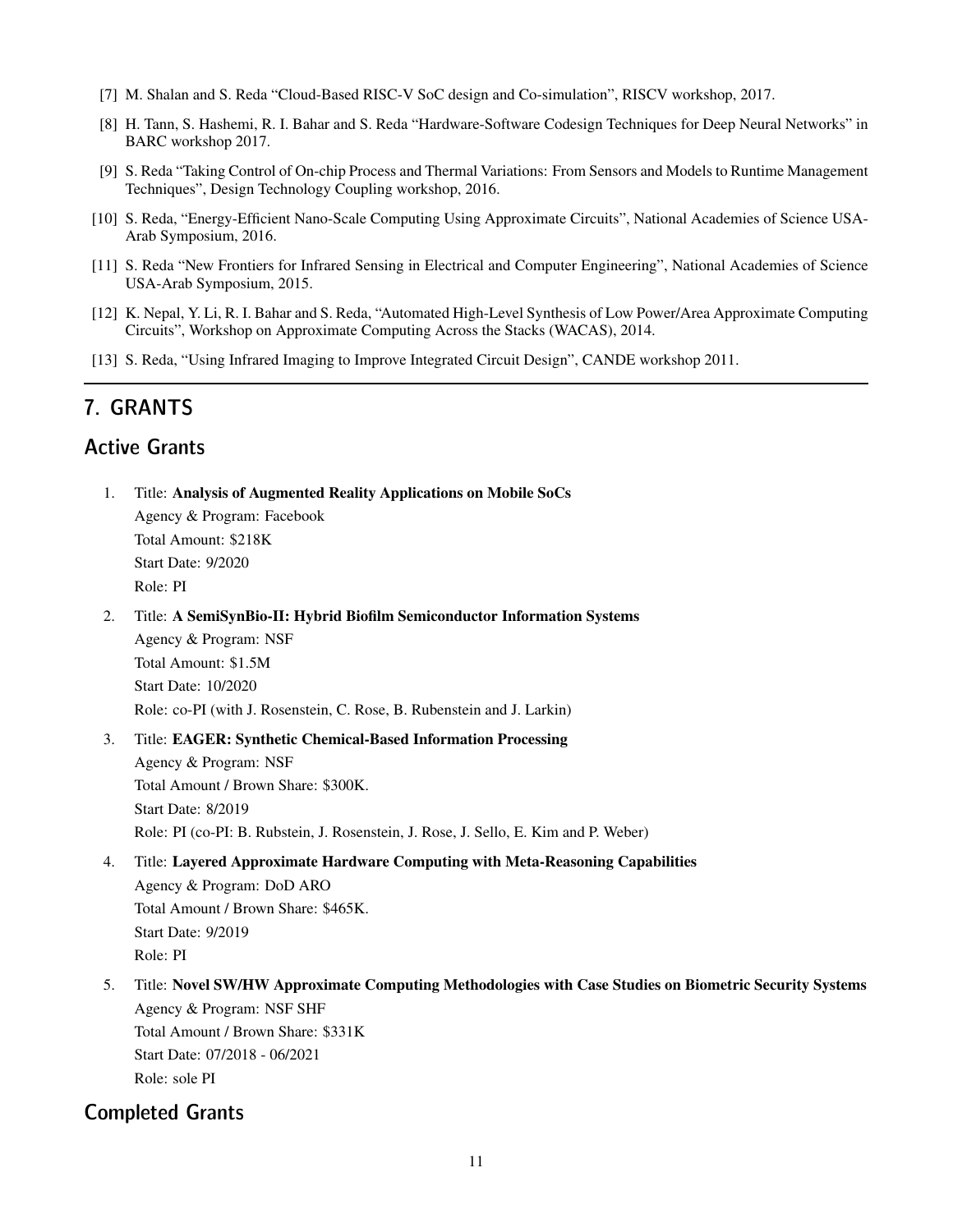1. • Title: Modeling the Next-Generation Hybrid Cooling Systems for High-Performance Processors Agency & Program: NSF CRI

Total Amount / Brown Share: \$696K / \$231K Start date: 06/2017 - 05/2021 Role: PI (Lead PI: A. Coskun and E. Wang)

Title: Chemical CPUs: Chemical Computational Processing via Ugi Reactions

Agency & Program: DARPA Molecular Informatics Program

Total Amount / Brown Share: \$4.15M

Start Date: 01/2018 - 01/2022

Role: co-PI (PI: B. Rubstein with J. Rosenstein, J. Rose, J. Sello, E. Kim and P. Weber)

2. Title: A Canonical Learning-Based Approach for Thermal and Power Management for SoCs

Agency & Program: Samsung Total Amount: \$100K. Start Date: 10/2019 Role: PI

### 3. Title: Thermal and Power Management for SoCs with Big, Medium and Little Clusters

Agency & Program Samsung GRO Year 2 Total Amount / Brown Share: \$100K Start Date: 11/2018 Role: Sole PI

4. Title: Research gift

Agency & Program: Facebook Research Labs Total Amount / Brown Share: \$50K – gift. Start Date: 11/2018 Role: Sole PI

### 5. Title: OpenROAD: Foundations and Realization of Open, Accessible Design Agency & Program: DARPA IDEA Program Total Amount / Brown Share: \$11.38M / \$444K Start Date: 06/2018 - 07/2020 Role: co-PI (PI: A. B. Khang at UCSD)

### 6. Title: A SW/HW Sensory-Rich Monitoring System for SoC Designs Agency & Program: DARPA POSH Program Total Amount / Brown Share: \$371K Start Date: 06/2018 - 05/2020 Role: PI (co-PI: J. Rosenstein)

### 7. Title: Research in Energy Efficiency of Augmented Reality Headsets Agency & Program: Oculus Research Total Amount / Brown Share: \$25K – gift. Start Date: 02/2018 Role: Sole PI

8. Title: An Integrated Framework for Thermal / Power Sensing and Management Agency & Program Samsung GRO Total Amount / Brown Share: \$100K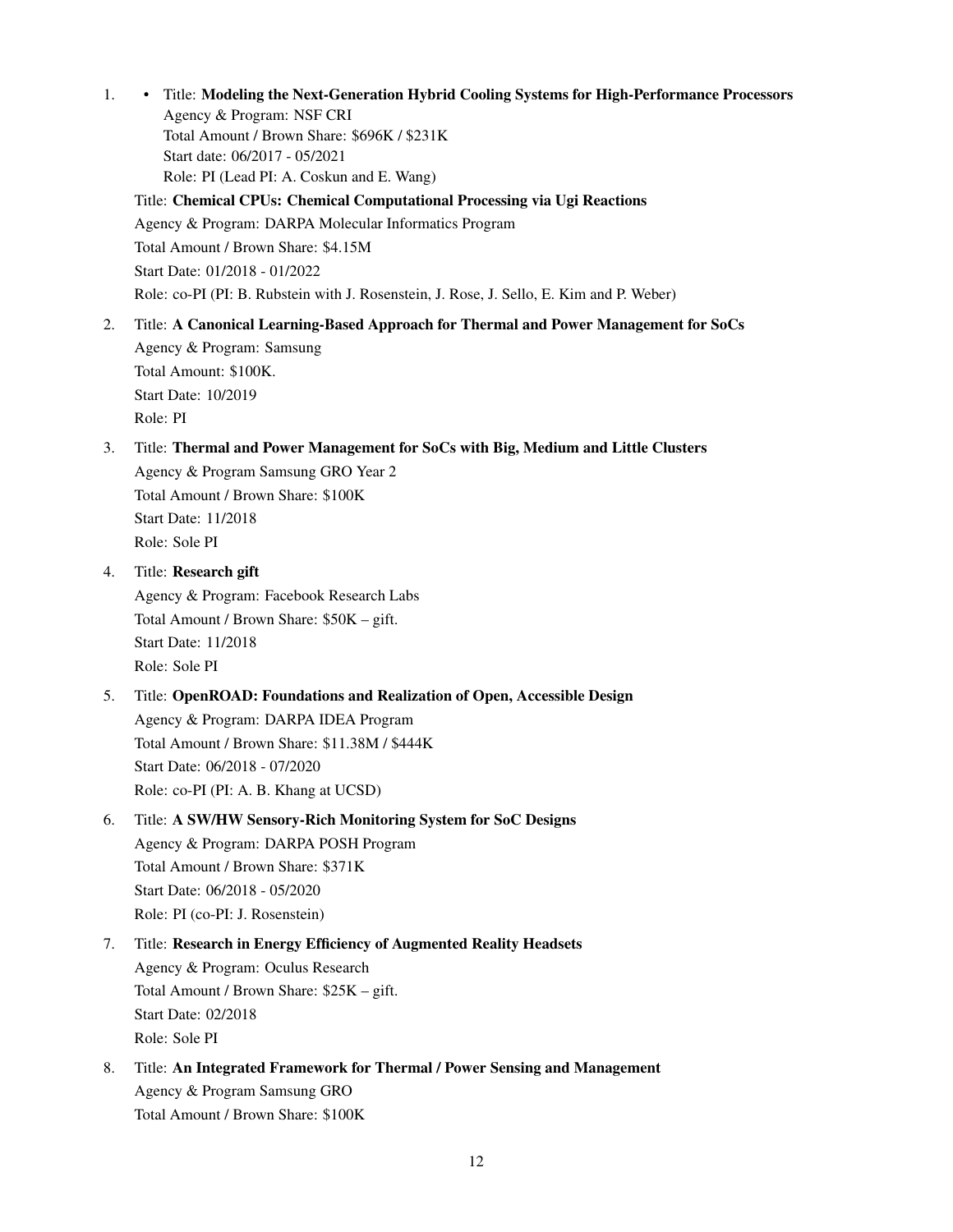Start Date: 11/2017 – 10/2018. Role: Sole PI

9. Title: FPGA Implementation of Feature Extraction Algorithms for an Iris Recognition Scanner Agency & Program: RI RICC with Videology Total Amount / Brown Share: \$50K Start date: 2017 Role: PI

#### 10. Title: Open Cloud-based Digital ASIC design Environment Agency & Program: Egypt Academy of Scientific Research and Technology JESOR program Total Amount / Brown Share: EGP 980K / – (equivalent to \$111K at the time) Start date: 2016 Role: co-PI Consultant with PI M. Shalan

- 11. Title: Blind Source Separation for Improved Power Characterization through Infrared Imaging Agency & Program: US National Academy of Science, Engineering & Medicine US-Arab Fellowship Total Amount / Brown Share: \$2.5K Start date: 2016 Role: PI with A. Belouchrani
- 12. Title: Symbiotic Power Management for Integrated CPU GPU Platforms Agency & Program: NSF XPS Total Amount / Brown Share: \$316K with REU. Start date: 2014 Role: Sole PI.
- 13. Title: Automatic High-Level Synthesis of Approximate Computing Circuits Agency & Program: NSF SHF

Total Amount / Brown Share: \$458K with REU Start date: 2014 Role: PI (with co-PI R. I. Bahar)

- 14. Title: Enabling Autonomous Flight of Drones in Complex, Unpredictable Environments Agency & Program: Brown Seed Total Amount / Brown Share: \$80K Start date: 04/2014 Role: co-PI (with R. I. Bahar, J. Kellner and O. C. Jenkins)
- 15. Title: Power Mapping and Modeling of a APU Using Thermal Infrared Emission Measurements Agency & Program: AMD Corporation Total Amount / Brown Share: \$25K Start date: 07/2013 Role: Sole PI
- 16. Title: II-NEW: A Platform to Advance Research in Energy-Efficient Computing Agency & Program: NSF CRI Total Amount / Brown Share: \$190K Start date: 2013 Role: Sole PI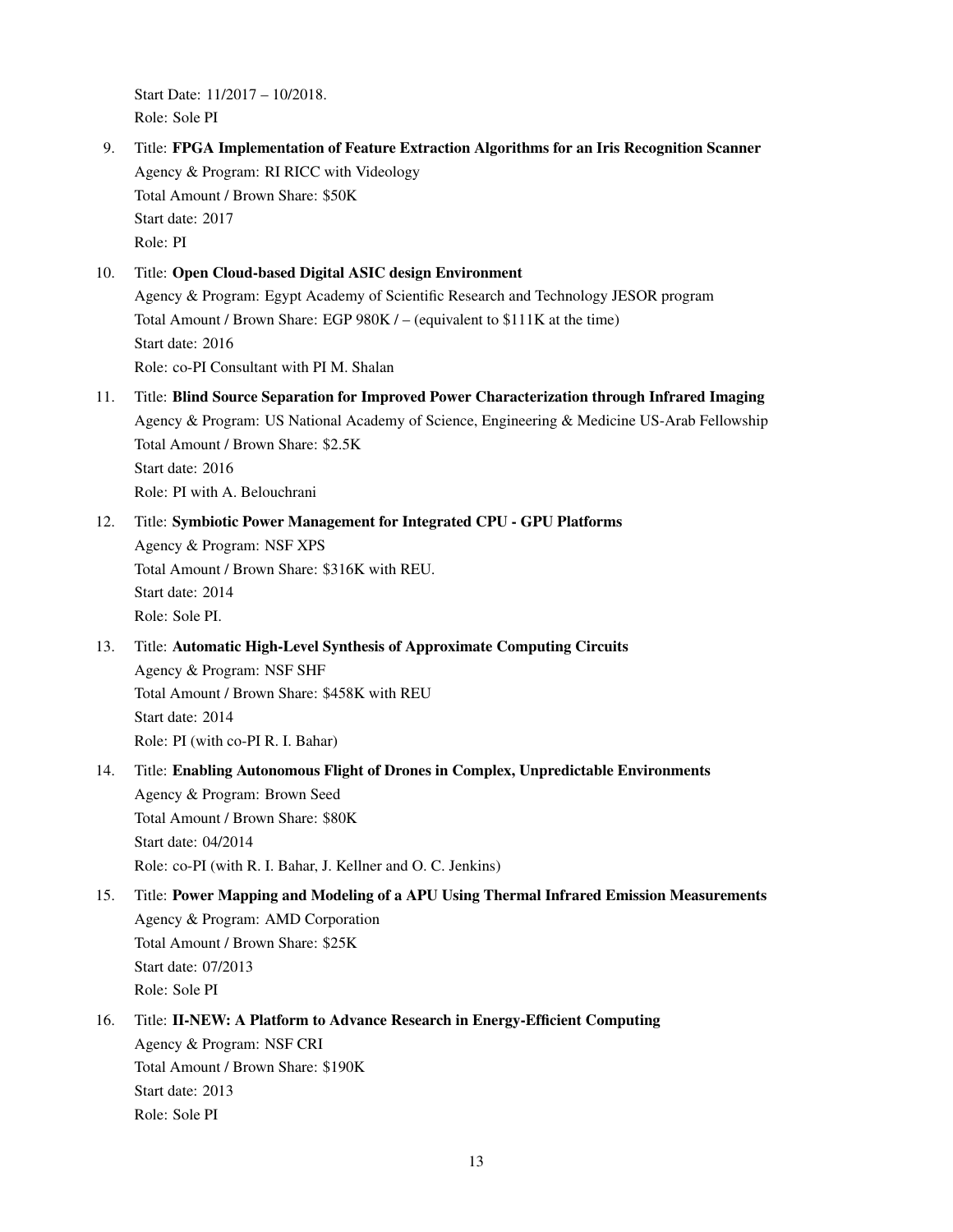17. Title: Processing of Large Wide Area Airborne Sensor Data Streams in Hardware Agency & Program: DoD ONR SBIR with Videology Total Amount / Brown Share: \$26K Start date: 2012 Role: co-PI (with R. I. Bahar) 18. Title: Power Mapping of Many-Core Processors Agency & Program: Intel Corporation Amount: \$85K Start date: 07/2011 Role: Sole PI 19. Title: Algorithmic Techniques for Post-Silicon Characterization Using Infrared Emissions Agency & Program: NSF SHF Total Amount / Brown Share: \$400K / \$200K Start date: 06/2011 Role: Lead PI (w. F. Koushanfar and G. Woods) 20. Title: CAREER: Transcending the Thermal Challenges of Tera-Scale Computing Agency & Program: NSF CAREER Total Amount / Brown Share: \$443 with REU Start date: 02/2010 Role: Sole PI 21. Title: Wide Area Video Motion Blur Elimination Agency & Program: DARPA SBIR with ObjectVideo Inc Total Amount / Brown Share: \$180K Start date: 03/2010 Role: co-PI (with R. I. Bahar and J. Mundy) 22. Title: Adaptive Hot Spot Cooling for Many-Core Processors Agency & Program: DAC Newton Award Total Amount / Brown Share: \$24K. Start date: 06/2010 Role: Sole PI 23. Title: An Infrared System for Thermal-Driven Research in Computer Vision and Electronics Agency & Program: DoD DURIP (ARL) Total Amount / Brown Share: \$180K Start date: 07/2009 Role: PI (with R. I. Bahar and J. Mundy) 24. Title: Yield Optimization Techniques for 3D Integrated Circuits Agency & Program: Qualcomm Corporation Total Amount / Brown Share: \$25K Start date: 05/2008 Role: Sole PI 25. Title: ProHunter: A Platform to Accelerate Protein Identification from Mass-Spectrometry Data Agency & Program: Brown Salomon award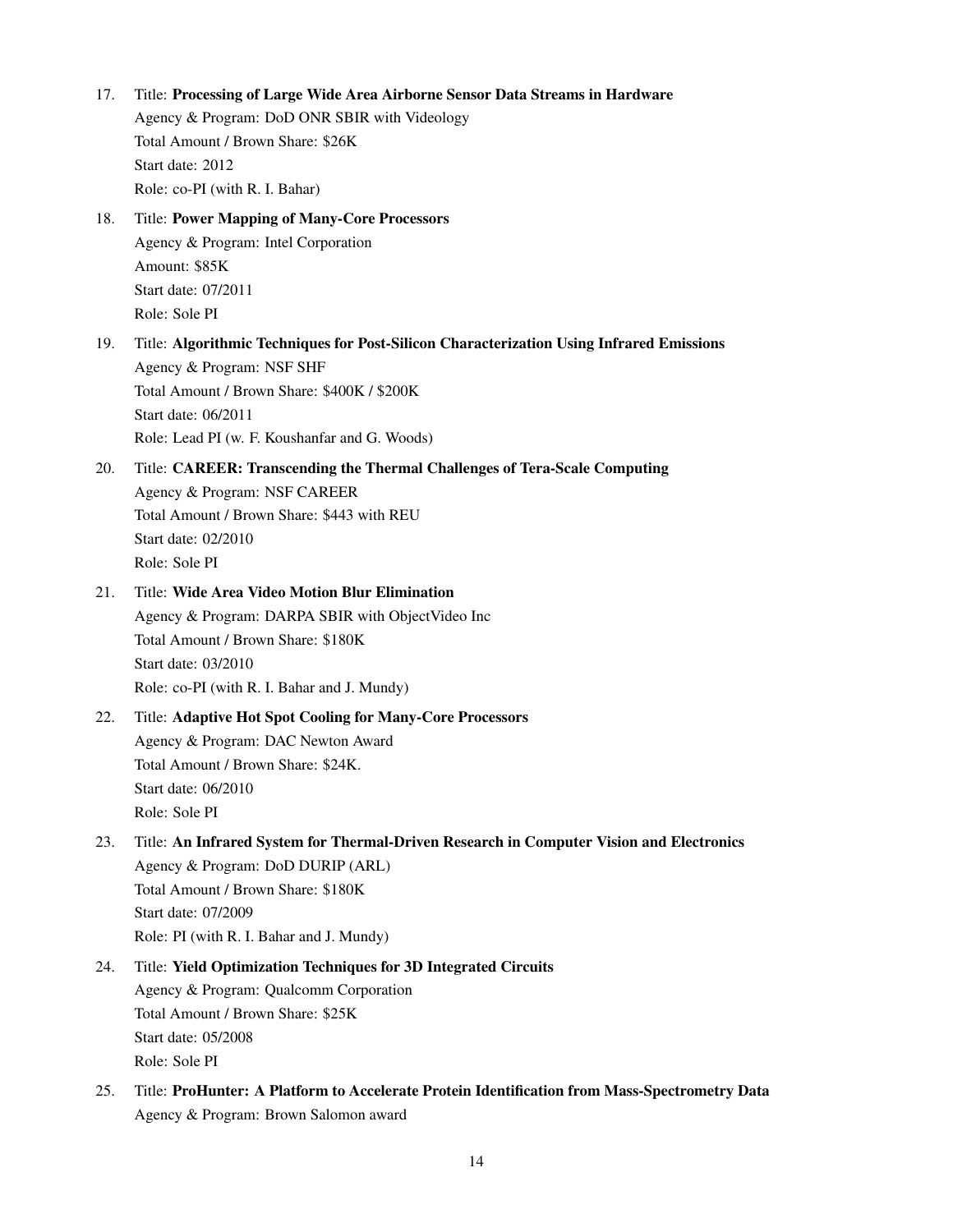Total Amount / Brown Share: \$15K Start date: 12/2007 Role: Sole-PI

#### 26. Equipment Donations:

- Altera, equivalent of \$24K, 2006
- Nvidia, equivalent of \$3.2K, 2015

#### 27. UTRA grants (each at \$3.5K):

- J. Sriram 2010
- R. Sailor 2011
- M. Baxter 2012
- J. Y. Wu 2014
- W. Gonzalez 2016
- M. Lee 2017
- J. Vexler 2017

### 8. INVITED TALKS AND TUTORIALS

- 1. Design Automation Conference, "Approximate Synthesis: State-of-the-art and Future Directions", 2021.
- 2. Amazon, "How to Use Machine Learning for Combinatorial Optimization? Research Directions and Case Studies", 06/17/2021.
- 3. UC, Santa Cruz, "Energy-Efficient Design for Adaptive Approximate Computing," 03/02/2021.
- 4. ISAT/DARPA Energy Resilient Systems Workshop (EGRESS); "Workload Power Trends and Power Resilience", 20/1/2021.
- 5. VLSI-DAT, "Overview of the OpenROAD Digital Design Flow from RTL to GDS", 8/12/2020.
- 6. Air Force Studies Board Workshop, "Energy-Efficient Embedded Systems for Data-Rich Processing", 4/28/2020.
- 7. Facebook Labs, "Embedded Low-Power Processing: Ray Tracing and Neural Networks", Host: M. Doggett, 8/26/2019.
- 8. Quo Vadis, Logic Synthesis Workshop, "Systematic Approaches to Approximate Logic Synthesis," Florence, Italy, 3/29/2019.
- 9. Tufts University, "From milliWatts to megaWatts: Power Characterization and Control Techniques for Computing Systems", Boston MA, 3/15/2018.
- 10. The Ohio State University, "Energy Efficient Approximate Computing with Case Studies in Deep Learning and Biometric Security," Columbus, OH, 3/8/2018.
- 11. Samsung SARC, "An Integrated Framework for Thermal / Power Sensing and Management", Austin, TX, 10/22/2018.
- 12. Oculus Research, Facebook "Design of Resource-Efficient Hardware Accelerators," Seattle, WA, M. Douggett, 6/21/2018.
- 13. Samsung SARC Symposium, "Runtime Techniques for Thermal/Power Modeling and Management", Austin, TX, 10/17/2017.
- 14. Tufts University, "Energy-Efficient Approximate Computing", Medford, MA, 9/20/2017.
- 15. Samsung SARC, "Techniques for Thermal and Power Characterization and Modeling of Integrated Circuits", Austin, TX, 6/20/2017.
- 16. University of Rochester, "Energy-Efficient Approximate Computing", Rochester, NY, 3/16/2017.
- 17. WPI, "Energy-Efficient Approximate Computing: From Circuits to Systems", Worcester, MA, 1/1/2017.
- 18. NIST, "New Directions for Energy-Efficient Computing Systems: From Power Measurement to Control", Colorado, Boulder, 1/17/2017.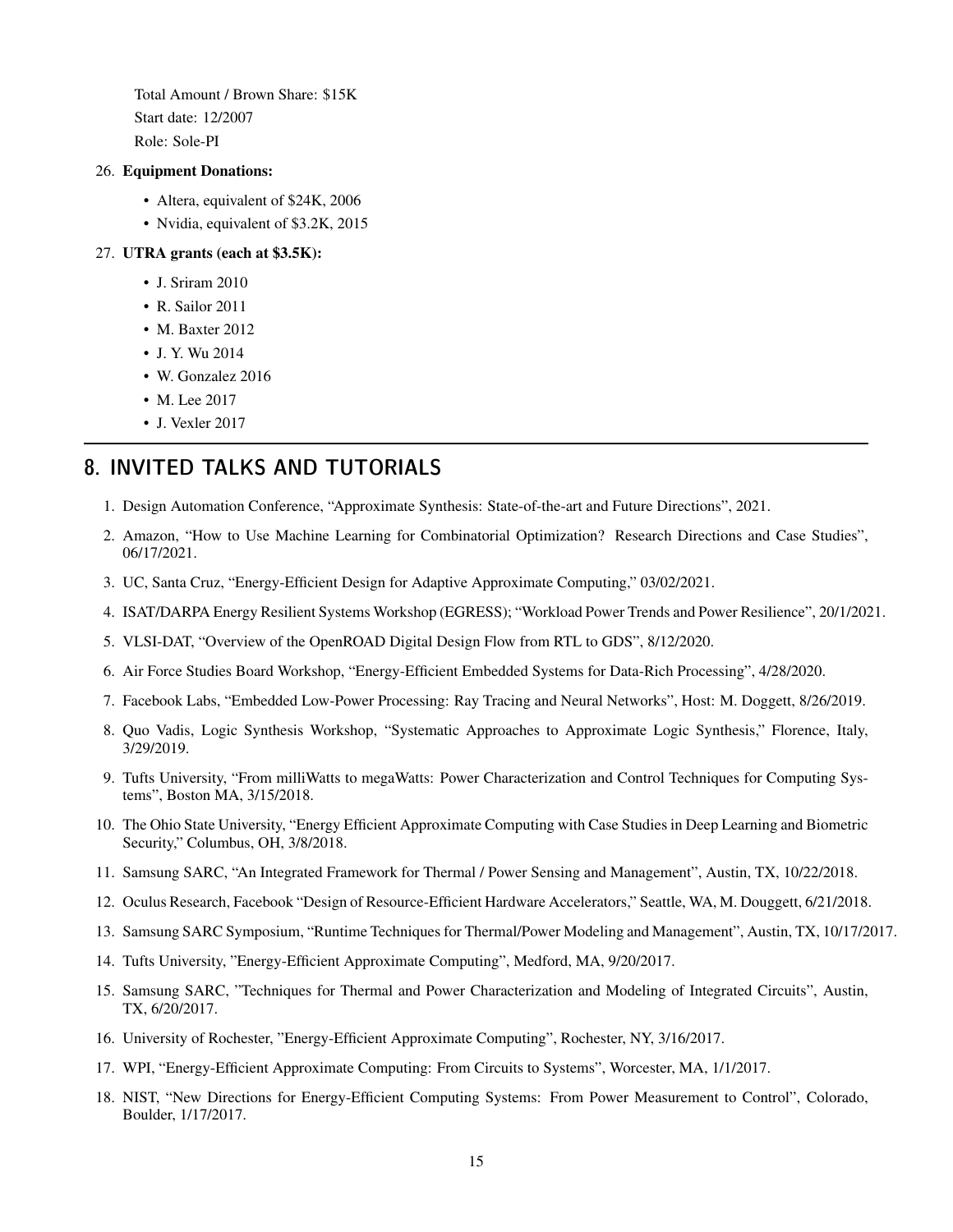- 19. ICCAD Panel on Challenges and Opportunities of Stochastic Computing in the Dusk of Moore's Law and the Dawn of Big Data, "Approximate Accelerator Design", ICCAD, Nov 8, 2016.
- 20. Masdar Institute, "Energy-Efficient Nano-Scale Computing Using Approximate Circuits", National Academy of Sciences Arab-American Frontiers Symposium, 11/6/16.
- 21. ETSI Media Workshop, "Scheduling Challenges and Opportunities in Integrated CPU+GPU Processors", Oct 7, 2016.
- 22. Google Hardware Platform Engineering, "New Techniques for Power Capping and Management for Datacenters", Sept 12 2016.
- 23. System Design for Cloud Services Workshop, "Optimal Decentralized Power Management for Large-Scale Computing Clusters", Microsoft Faculty Summit, July 15 2016.
- 24. Keynote Speaker, Design Technology Workshop, "Taking Control of On-chip Process and Thermal Variations: From Sensors and Models to Runtime Management Techniques", University of Munich. 6/29/16.
- 25. Infineon Semiconductors, "Reducing the Cost of Variability Sensing," Munich. 6/29/16.
- 26. ARL, "New Directions for Energy-Efficient Computing", Army Research Lab, Aberdeen, MD. 3/1/16.
- 27. KAUST, "New Frontiers for Infrared Sensing for Electrical and Computer Engineering", National Academy of Sciences Arab-American Frontiers Symposium, 12/5/15.
- 28. Microsoft Research, "Dealing with the Performance and Power Challenges of Data Centers," 3/21/14.
- 29. AMD Research, "How Hot is Your Hot Chip? And How to Deal with It?," 7/22/13.
- 30. DAC tutorial, "Avoiding Core Meltdown! Adaptive Techniques for Power and Thermal Management of Multi-Core Processors," 6/3/13.
- 31. University of California, Los Angeles, "Re-thinking Power Characterization and Management Techniques for Computing Systems," 7/27/12.
- 32. CMOS Emerging Technologies Conference "Addressing the Thermal Challenges in Emerging Computing Platforms", 7/18/12.
- 33. Tutorial in International Green Computing Conference, "Thermal Imaging and Sensing", 6/8/12.
- 34. University of Virginia, "Re-thinking Power Characterization and Management Techniques for Computing Systems", 4/27/12.
- 35. University of Illinois, Chicago, "Re-thinking Power Characterization and Management Techniques for Computing Systems", 4/20/12.
- 36. University of California, Berkeley, "Rethinking Power Characterization Techniques of Integrated Circuits", 2/10/12.
- 37. University of Minnesota, Twin Cities, "From milliWatts to megaWatts: Re-thinking Power Characterization and Management Techniques for Computing Systems", 12/13/11.
- 38. The CANDE (Computer-Aided Network DEsign) workshop, San Jose, "Using Infrared Imaging to Improve Integrated Circuit Design," 11/10/11.
- 39. Qualcomm corporation, San Diego, "Rethinking Power Characterization Techniques of Computing Devices," 6/1/11.
- 40. University of California, San Diego, CSE seminar "Rethinking Power Characterization Techniques of Computing Devices," 6/1/11.
- 41. Intel Corporation, Portland, "Rethinking Power Characterization Techniques of Computing Devices," 2/16/11.
- 42. Boston University, ECE seminar, "Addressing the Thermal and Power Challenges of Tera-Scale Computing," 12/8/10.
- 43. Columbia University, CISL EE seminar, "Addressing the Thermal and Power Challenges of Tera-Scale Computing," 12/3/10.
- 44. IBM T. J. Watson Research Center, Yorktown, "New Approaches for Thermal and Power Characterization," 10/27/10.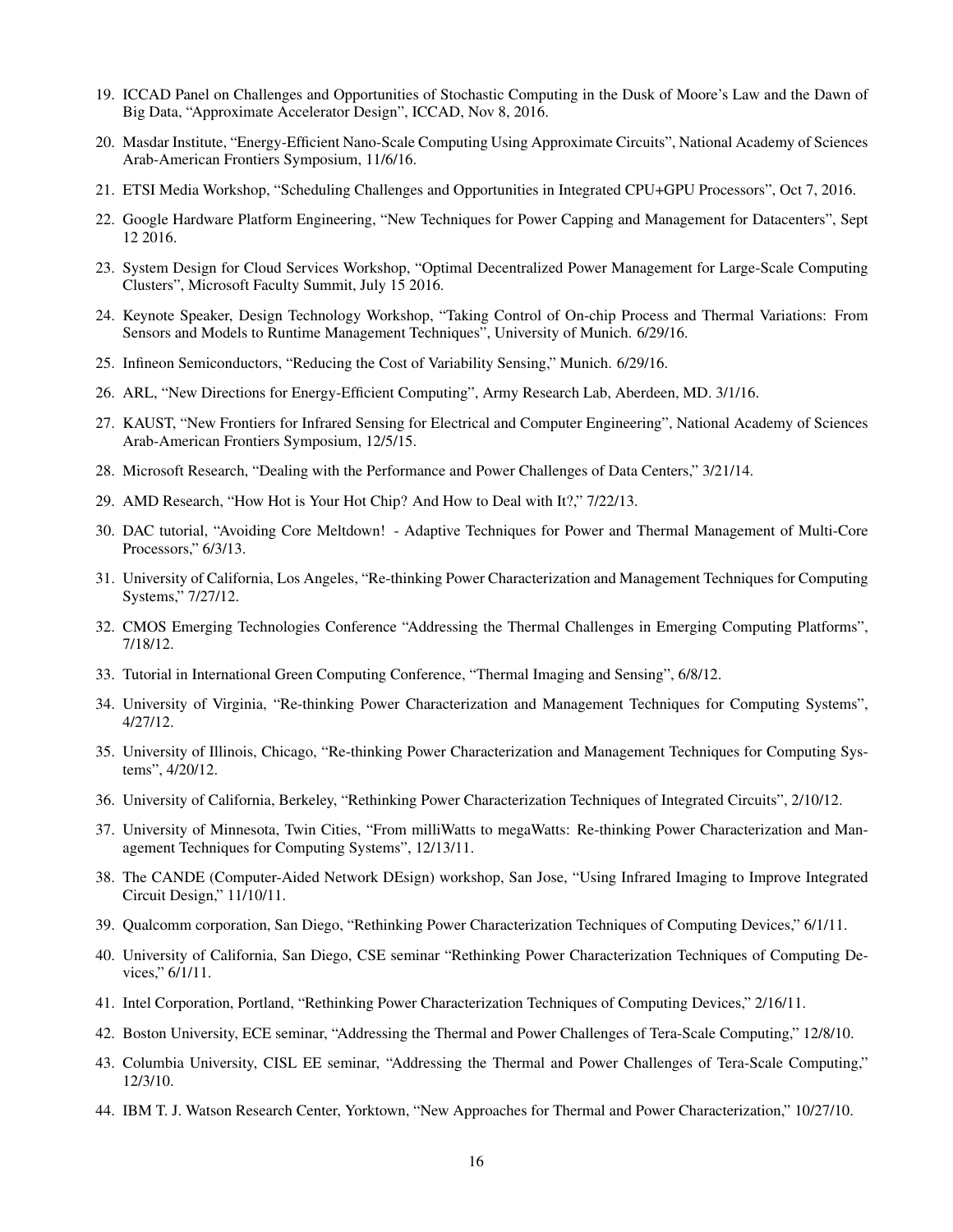- 45. Harvard University EE seminar series, "Addressing the Thermal and Power Challenges of Tera-Scale Computing," 10/22/10.
- 46. Qualcomm Corporation, San Diego, "Thermal Characterization and Post-Silicon Power Validation: Techniques and Experimental Setup," 7/6/10.
- 47. Waseda University, Tokyo, "Thermal Management Solutions for Tera-Scale Computing," 9/7/09.
- 48. Qualcomm Corporation, San Diego, "Models for Variability Characterization and Yield Improvement for Planar and 3D ICs," 8/20/09.
- 49. National Tsing Hua University, Hsinchu City, Taiwan, "Yield Improvement Techniques for 3D IC Technology," 9/9/08.
- 50. Freescale Semiconductor Corporation, Austin TX, "Yield Improvement Techniques for 3D IC Technology," 8/26/08.
- 51. IBM Austin Research Lab, Austin, TX, "How Accurate Can Process Variations be Statistically Modeled and Analyzed?," 8/25/08.
- 52. Intel Corporation, Bangalore, "3D IC Technology: Opportunities and Challenges," 8/13/08.
- 53. University of California, Los Angeles, "Accurate Extraction and Statistical Modeling of Within-die Process Variations," 6/4/08.
- 54. University of Rhode Island, "Maximizing the Physical Performance of Multi-Core Processors Under Thermal Constraints," 6/2/08.
- 55. Seoul National University, "Economic Acceleration in SoC Designs Using Hardware Libraries," 9/8/07.
- 56. Qualcomm Corporation, San Diego, "Addressing the Challenges of Process Variations Modeling and Yield Improvement in 3D Integrated Circuits," 8/2/07.
- 57. Tufts University, Massachusetts, "VLSI Interconnects: Realistic Benchmarking of Optimizations and Accurate Estimation of Characteristics," 10/5/06.
- 58. Iowa State University, "From VLSI Circuits to Gene Chips: New Approaches to Placement and Benchmarking," 4/17/06.
- 59. Boston University, "From VLSI Circuits to Gene Chips: New Approaches to Placement and Benchmarking," 3/22/06.
- 60. Brown University, "From VLSI Circuits to Gene Chips: New Approaches to Placement and Benchmarking," 3/21/06.
- 61. UC, Riverside, "From VLSI Circuits to Gene Chips: New Approaches to Placement Benchmarking," 3/10/06.
- 62. UC, Santa Cruz, "From VLSI Circuits to Gene Chips: New Approaches to Placement Benchmarking," 2/15/06.

### 9. OPEN-SOURCE RESEARCH SOFTWARE/ARTIFACT RELEASES

All releases are available at <http://scale.engin.brown.edu/tools/> and <http://github.com/scale-lab>.

- OpenPhySyn: A tool for physical synthesis of logic circuits.
- **DRILLS:** A tool for automatic logic synthesis scripting.
- OpenROAD: A full RTL-GDS digital design flow
- **BLASYS:** A tool for approximate logic synthesis.
- CloudV: A cloud service (<http://cloudv.io>) for IC design based on open-source EDA tools.
- LACore: LACore is a linear algebra accelerator for RISC-V ecosystem.
- ClusterSoCBench: A parallel benchmark set to evaluate clusters made of SoC ARM processors.
- BPI: A blind power identification software for processors.
- DPC: A software tool for decentralized power capping of computing clusters.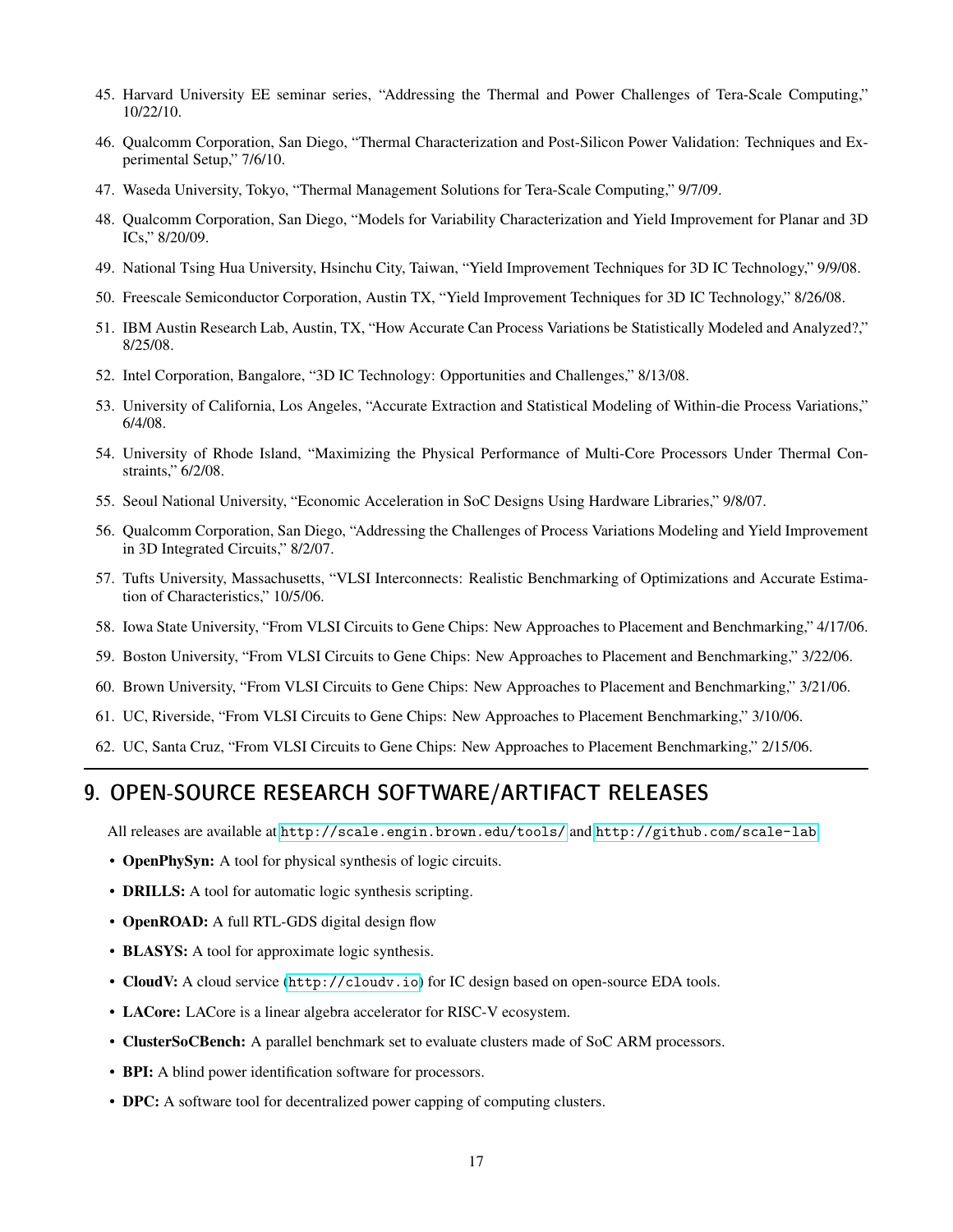- ABACUS: ABACUS is a high-level synthesis tool for approximate computing circuits.
- DRUM: HDL for an approximate multiplier with a dynamic range and unbiased error distribution.

## 10. MENTORING AND ADVISING

#### Current Research Group Members:

- 1. Abdelrahman Ibrahim (CS PhD program, Fall 2018 –)
- 2. Marina Neseem (ECE PhD program, Fall 2019 –)
- 3. Ahmed Agiza (CS PhD program, Fall 2019 –)
- 4. Jingxiao Ma (CS ScM program, Fall 2019 –)

#### Supervised Completed PhD Theses:

- 1. Ryan J. Cochran, Ph.D. (2008 2012). First job position at Qualcomm. Thesis Title: "Techniques for Adaptive Power and Thermal Sensing and Management of Multi-core Processors".
- 2. Nowroz Abdullah, Ph.D. (2009 2013). First job position at Intel. Thesis Title: "Power Mapping of Computing Devices: Fundamentals and Applications".
- 3. Kumud Nepal, Ph.D. (2010 2015). Co-advised with R. I. Bahar. First job position at Oracle. Thesis Title: "New Directions for Design-Space Exploration of Low-Power Hardware Accelerators".
- 4. Kapil Dev, Ph.D. (2011 2016). First job position at Nvidia. Thesis Title: "New Techniques for Power-Efficient CPU-GPU Processors"
- 5. Xin Zhan, Ph.D. (2012 2017). First job position at Apple. Thesis Title "Energy-Efficiency Optimization Techniques for Computing Clusters: Exploiting the Heterogeneities".
- 6. Soheil Hashemi, Ph.D (2013 2018). First position at Fathom. Thesis title "Approximate Computing Techniques for Accuracy Energy Trade-offs".
- 7. Reza Azimi, Ph.D. (2013 2018). First job position at Apple. Thesis title "Improving the Performance of Power Constrained Computing Clusters".
- 8. Hokchhay Tann, Ph.D. (2014 2019). First job position at ARM Research. Thesis title "Hardware-Software Co-Design of Deep Neural Network Accelerators".
- 9. Sofiane Chetoui (ECE PhD program, Fall 2017 Spring 2022). First job at Nvidia. Thesis title "Thermal and Power Sensing and Management for Mobile System-On-a-Chip".

#### Supervised Completed ScM Students (thesis and projects):

- 1. Jingxiao Ma, Sc.M. (CS project: Approximate Logic Synthesis Using Boolean Matrix Factorization), 2019 2020.
- 2. Heng Zhao, Sc.M. (project: SW/HW co-design of iris recognition systems), 2018 2019.
- 3. Shuchen Zheng, Sc.M. (2015 2016). Thesis Title: "Maximizing the performance of Parallel Applications on Heterogeneous CPU-FPGA System". First position at Facebook.
- 4. Kuiyuan Mao (Spring 2014)), project: synthesis of approximate circuits.
- 5. Yueting Li (Spring 2013), project: synthesis of approximate circuits.
- 6. Roto Le (Fall 2008, Spring 2009), project: design of 3D ICs.
- 7. Chakanetsa Zaraniyka (Fall 2008), project: modeling of process variability in CNT.
- 8. Brendan Hargreaves (Spring 2008), project: characterization of process variability in FPGAs.

#### Supervised Postdocs / visiting PhDs: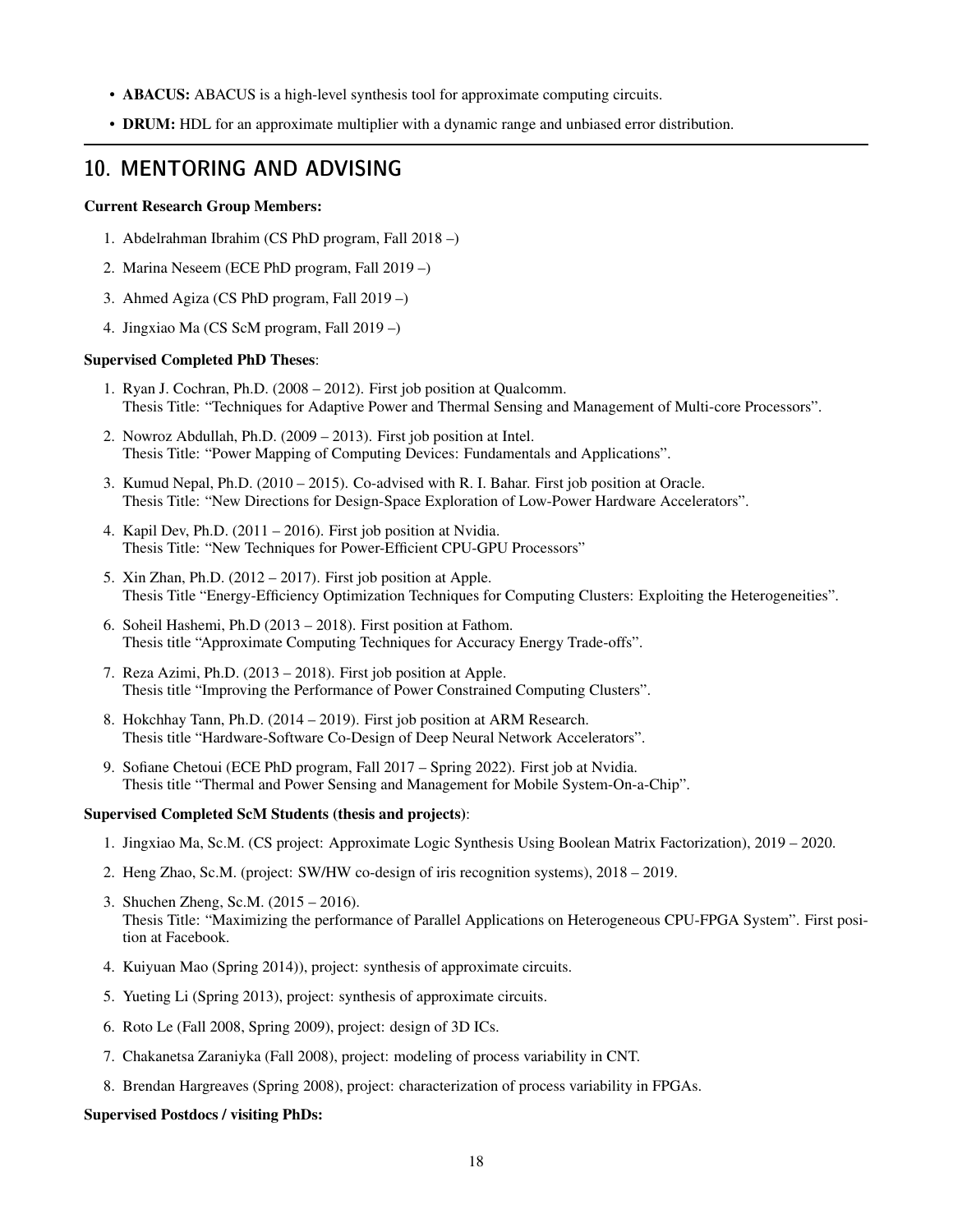- Francesco Paterna (7/2012–12/2012).
- Morteza Nabavi Nejad (12/2016–5/2017)
- Chao Jing (10/2017 10/2018)
- Mostafa Said Abdelrehim (10/2017 12/2018)
- Soheil Hashemi (06/2018 05/2019)

#### Supervised Undergraduate Honors Theses:

- Thesis advisor for Jason Ho 2022. Thesis title: "Tools for Understanding Computational Behaviors of Bacterial Biofilms" .
- Thesis advisor for Andrew Duncombe 2021. Thesis title: "ASPENN: Approximate Spike Encoding Neural Networks"
- Thesis advisor for Jon Nelson 2020. Thesis title: "Robust Gait Recognition Techniques for Wearable Devices".
- Thesis advisor for Krishna Rajan 2019. Thesis title: "Design of Low Power Ray Triangle Intersection Accelerators".
- Thesis advisor for Samuel Steffl 2017. Thesis title: "LACore: A Large-Format Vector Accelerator for Linear Algebra Applications".
- Thesis advisor for Tyler Fox 2017. Thesis title: "Revisiting The Case of ARM SoCs for High-Performance Computing Clusters".
- Thesis advisor for Sriram Jayakumar 2013. Thesis title: "Dynamic Thermal Management for Processors Using Thermoelectric Coolers".
- Thesis advisor for Natalie Serrino 2012. Thesis title: "Soft Power Capping for Improved Performance of Computing Systems".
- Thesis advisor for Shi-Qing Poh 2010. Thesis title: "Thermal Measurements and Characterizations for Real Processors".
- Thesis advisor for Michael Kadin 2008. Thesis title: "Performance Driven Frequency/Voltage Planning for Multi-Core Processors with Thermal Constraints".
- Thesis advisor for Aaron Mandle 2008. Thesis title: "FPGA Based Hardware Acceleration: A Case Study in Protein Identification".
- Thesis advisor for David Meisner 2007. Thesis title: "Design of a Shared Hardware Library for Multi-Core Environments in FPGA Fabrics".

#### Undergraduate Research Advising:

- Andrew Duncombe (Summer 2020 )
- Jon Nelson (Summer 2019 Spring 2020)
- Krishna Rajan (Fall 2018 and Spring 2019)
- Jake Saferstein (Fall 2018)
- Samuel Oliphant (Summer 2017)
- Myungjin Lee (Summer 2017)
- Jonathan Vexler (Summer 2017)
- Samuel Steffl (Fall 2016 and Spring 2017)
- Tyler Fox (Summer 2016, Fall 2016 and Spring 2017)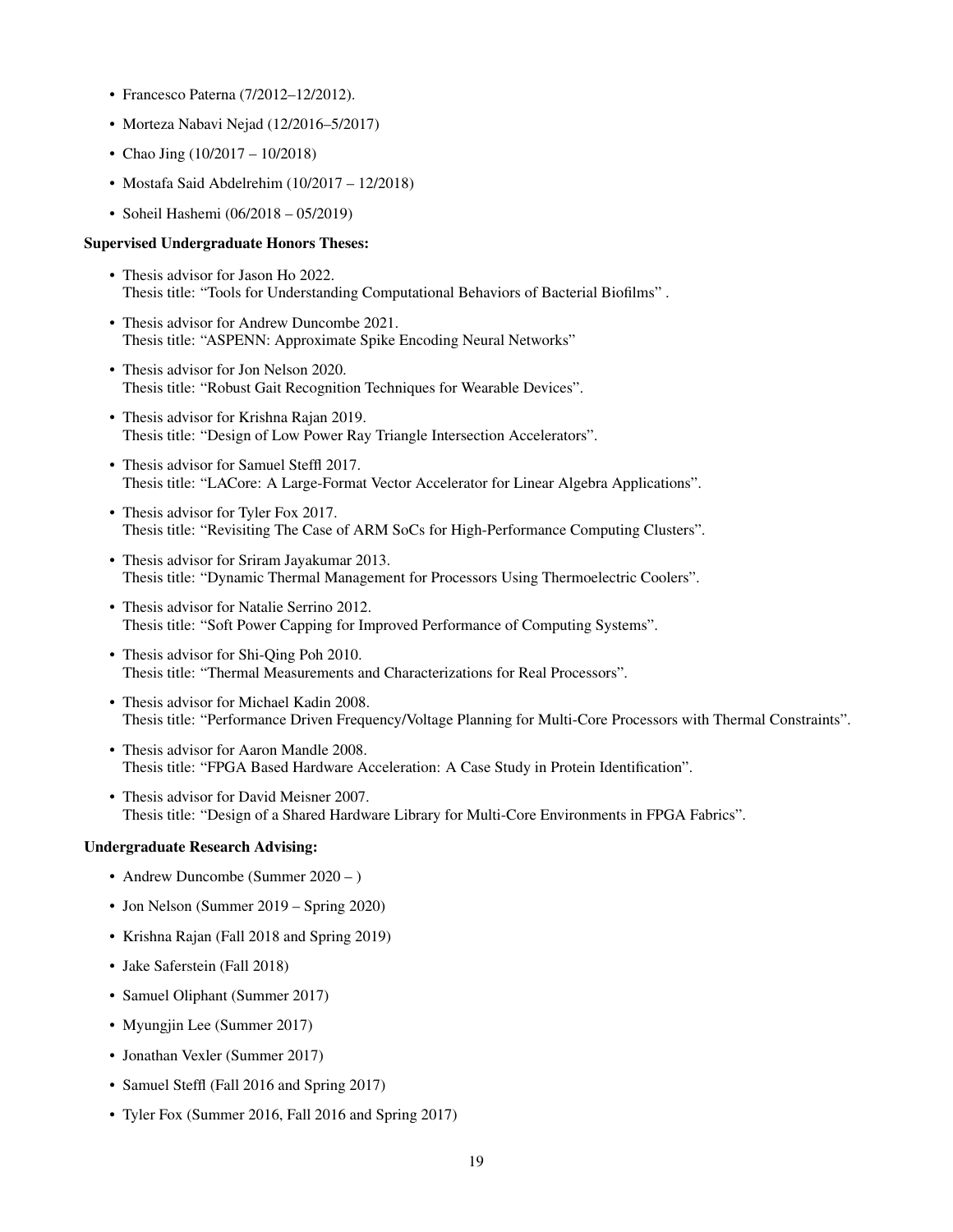- Nicholas Anthony (Summer 2016)
- Wendy Gonzalez (Summer and Fall 2016, Spring 2018)
- Lucas Salla Pagnan (Spring 2016)
- Abdul Tabish (Spring 2016).
- Adam Cooper (Summer 2015).
- Casey Meehan (Fall 2013).
- Jie Ying Wu (Summer Fall 2013).
- Sriram Jayakumar (Summer 2010 / Brown UTRA, Spring 2012, Spring 2013).
- Margaret Baxter (Summer 2012 Brown UTRA Undergraduate Teaching and Research Awards)
- Patipan Prasertsom (Spring 2012)
- Natalie Serrino (Summer 2011 Spring 2012)
- Stefan Angelevski (Summer 2011 Spring 2012)
- Ryan Sailor (Summer 2011 Brown UTRA)
- Patrick Temple (Summer 2010 Spring 2011 / NSF REU Spring 2012).
- Shi-Qing Poh (Spring 2009 Spring 2010).
- Aung Si (Summer 2008 Summer 2009).
- Bryant Mairs (Spring 2008).
- Aaron Mandle (Spring 2008).
- Michael Kadin (Summer 2007 Spring 2008).
- David Meisner (Spring 2007).

#### PhD thesis committee:

- C. Ferri (Brown University).
- Y. Shi (Brown University).
- J. Gaudette (Brown University).
- D. Papagiannopoulou (Brown University).
- O. Uluel (Brown University).
- F. Paterna (University of Bologna).
- H. Chen (Boston University).
- C. Hankendi (Boston University).
- F. Kaplan ((Boston University).
- M. Martins (Brown University).
- C. Heelan (Brown University).
- S. Dai (Brown University)
- C. Arcadia (Brown University)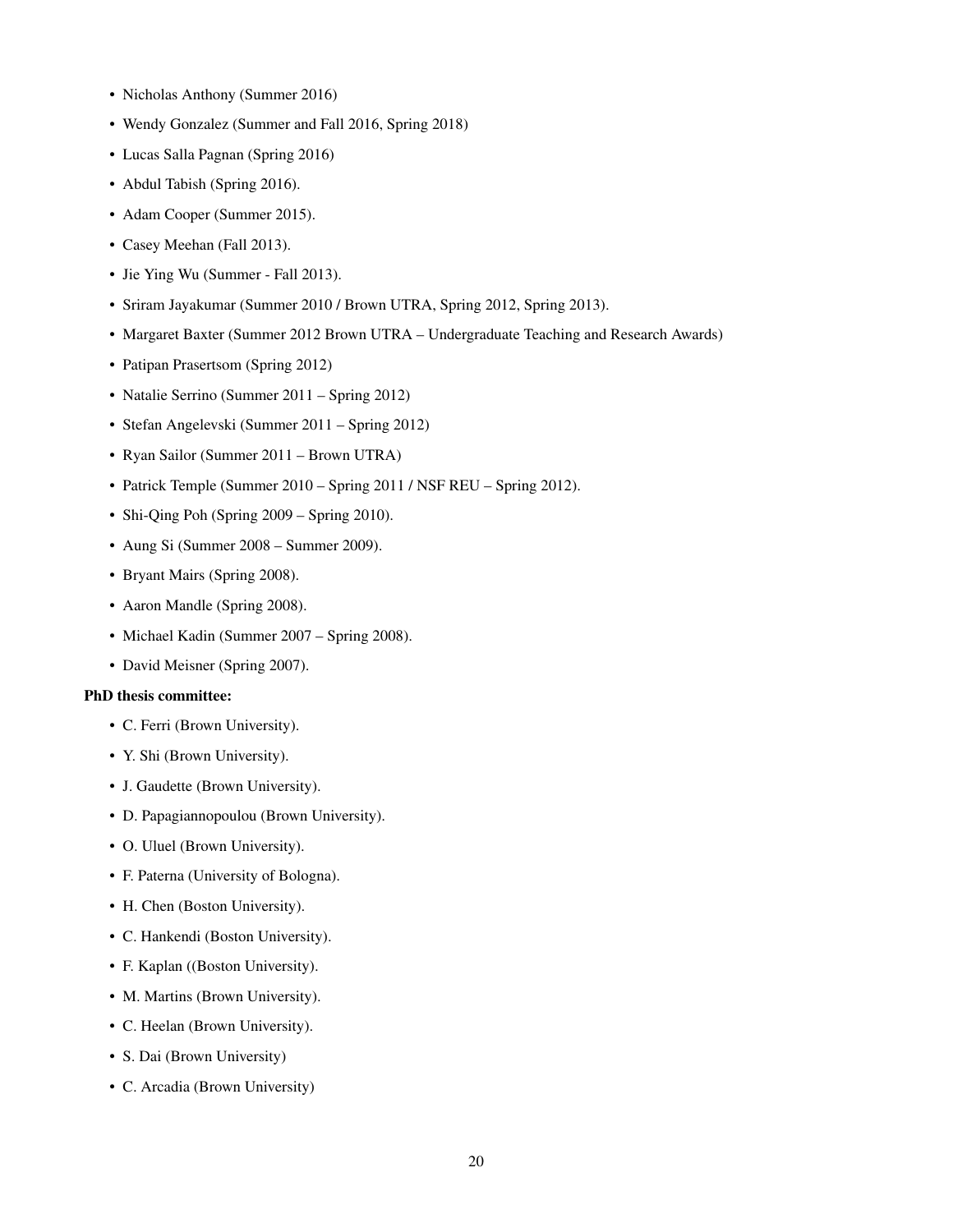PRIME program advising: A. Rossi, B. Agma and A. Rathi.

Freshmen and sophomore advising: advisor for numerous freshmen and sophomore students.

#### Outreach advising:

- Research advisor for Allison Paul from Lasalle High School Academy (summer 2012 Spring 2013).
- Research advisor for Christopher Chedid from Dartmouth High School Academy (summer 2016).

## 11. COURSES

− Teaching assistant for courses in computer architecture (UCSD), compiler design (Ain Shams University), introduction to programming languages (Ain Shams University), and computing circuit design (Ain Shams University).

| Semester       | Class            | Level         | Enrollment | Plan | Lecture | HWs/Labs | Helpfulness | Average   |
|----------------|------------------|---------------|------------|------|---------|----------|-------------|-----------|
| Spring 2011*   | EN164            | undergraduate | 37         | 4.56 | 4.60    | 4.36     | 4.88        | 4.60/5.00 |
| Spring $2010*$ | $EN52^{\dagger}$ | undergraduate | 80         | 4.31 | 4.29    | 4.12     | 4.21        | 4.23/5.00 |
| Spring 2009*   | $EN52^{\dagger}$ | undergraduate | 89         | 4.10 | 4.14    | 3.89     | 4.06        | 4.05/5.00 |
| Fall 2009*     | <b>EN2911X</b>   | graduate      | 6          | 4.16 | 4.33    | 4.33     | 4.83        | 4.41/5.00 |
| Spring $2008*$ | EN160            | undergraduate | 8          | 4.40 | 4.40    | 4.40     | 4.80        | 4.50/5.00 |
| Fall 2008*     | <b>EN2911C</b>   | graduate      | 7          | 3.50 | 3.33    | 3.00     | 3.83        | 3.41/5.00 |
| Spring $2007*$ | EN160            | undergraduate | 8          | 4.43 | 4.43    | 4.00     | 5.00        | 4.46/5.00 |
| Fall 2007*     | <b>EN2911X</b>   | graduate      | 11         | 4.63 | 4.27    | 4.72     | 4.45        | 4.52/5.00 |
| Fall 2006*     | EN291S40         | graduate      | 5          | 4.60 | 4.60    | 4.60     | 5.00        | 4.45/5.00 |

Table 1: Class evaluations  $2006 - 2012$ . scale:  $5.00$  (best) – 1.00. <sup>†</sup>class co-taught with H. Silverman.  $*$ 

| Semester         | Class                                                      | Enrollment | effectiveness of instructor |
|------------------|------------------------------------------------------------|------------|-----------------------------|
| Spring 2019      | <b>ENGN1640 Design of Computing Systems</b>                | 15         | 1.10                        |
| Fall 2018        | ENGN 00031 Honors Introduction to Engineering <sup>†</sup> | 41         | 1.22/1.43                   |
| Fall 2017        | ENGN 00031 Honors Introduction to Engineering <sup>†</sup> | 41         | 1.38/1.58                   |
| Spring 2017      | ENGN1640 Design of Computing Systems                       | 16         | 1.00                        |
| <b>Fall 2016</b> | ENGN 00031 Honors Introduction to Engineering <sup>†</sup> | 39         | 1.93/2.07                   |
| Spring 2016      | <b>ENGN1640 Design of Computing Systems</b>                | 14         | 1.38                        |
| Fall 2015        | <b>ENGN 2910A Advanced Computer Architecture</b>           | 6          | 1.33                        |
| Fall 2014        | ENGN 2911X Reconfigurable Computing                        | 23         | 1.33                        |
| Spring 2014      | <b>ENGN1640 Design of Computing Systems</b>                | 18         | 1.20                        |
| Fall 2013        | <b>ENGN 2910A Advanced Computer Architecture</b>           | 12         | 1.17                        |
| Fall 2012        | ENGN 2911X Reconfigurable Computing                        | 17         | 1.31                        |
| Spring 2012      | <b>ENGN1640 Design of Computing Systems</b>                | 14         | 1.33                        |

Table 2: Class evaluations 2012 – present. Scale: 1.00 (best) – 5.0. <sup>†</sup>class co-taught C. Briant in 2016 and K. S. Kim in 2017 and 2018.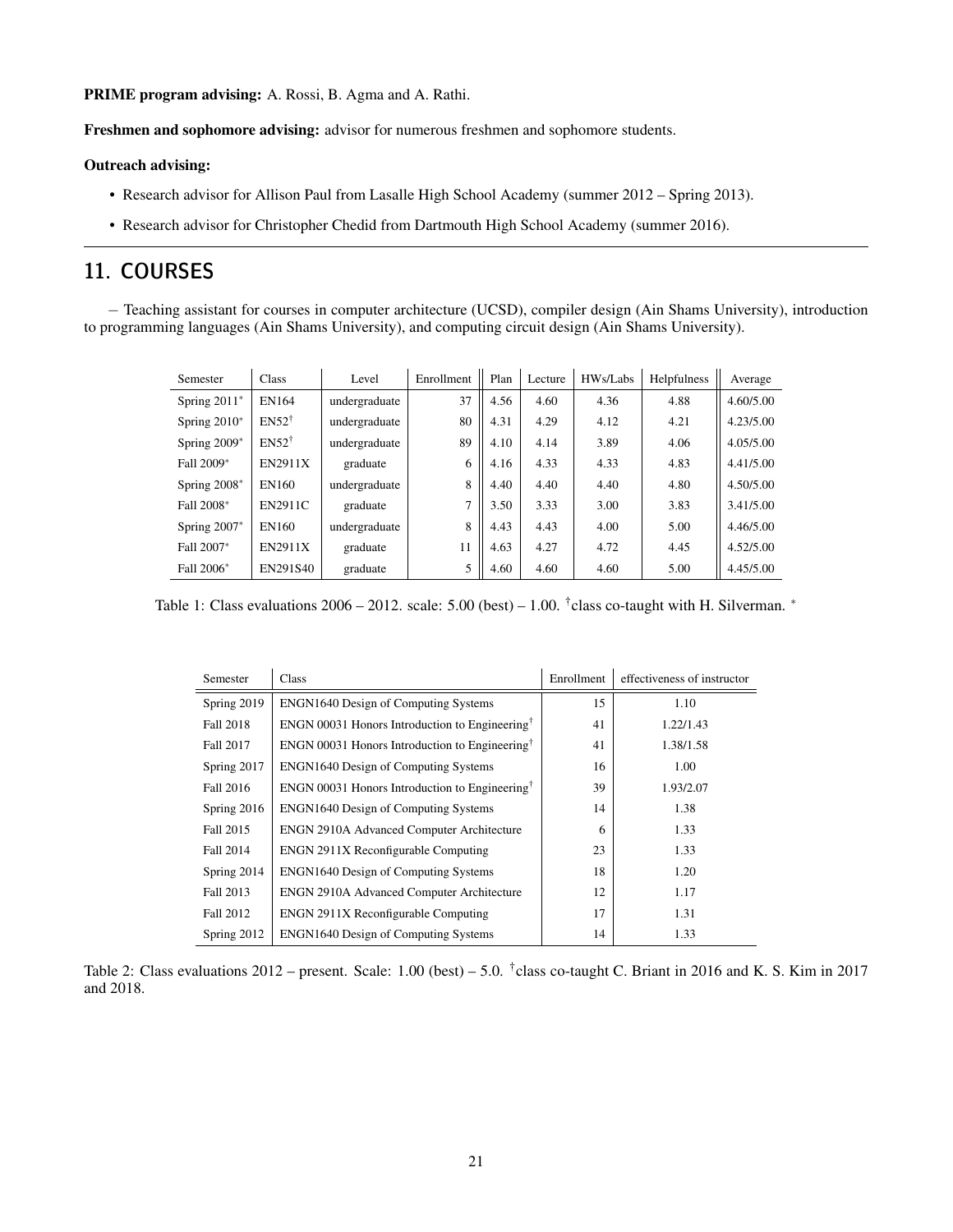### 12. BROWN UNIVERSITY SERVICE

- Honors Program Co-chair (Fall '18 present)
- Affirmative Action Representative (Fall '15 Spring '18)
- Research Advisory Board (Fall'15 Spring '18)
- Reviewer for Salomon grants (2015 round)
- Director of Graduate Studies, School of Engineering (Fall '14)
- Faculty Mentor for Assistant Professors (S. Tellex in Computer Science)
- Electrical Sciences and Computer Engineer graduate representative (Fall '12 Spring '14)
- Member of the committee on core Engineering education (Fall '13)
- Member of the University committee on Master Education (Fall '13)
- Honors program co-chair (Fall '12 Spring '13)
- Undergraduate fellowship advisor (Fall'12 and Fall '13). Secured NIST fellowships for four undergraduate students.
- Member of Computer Engineering Hiring Committee, 2011 2012 and 2010 2011.
- Freshmen and sophomore concentration fair advisor 2011.
- Discussion leader in OSP BEARCORE event 2011.
- Preparation (with R.I. Bahar and D. Pacifici) of the graduate brochures of the ESCE group 2011.
- Coordinator of the Computer Engineering Advisory board 2010.
- Vice Chair of Brown University Computing Advisory board (CAB / ITAB) Fall 2008 and Spring 2009.
- Member of Brown University Computing Advisory board (CAB / ITAB) Spring 2008, Fall 2008, Spring 2009, and Fall 2009.
- Member of Brown University Information Technology Project Review Committee (ITPRC) Fall 2008 and Spring 2009.
- Seminar organizer for the School of Engineering, 2009 2011.
- Advisor for IEEE Chapter at Brown University, 2009 2011.
- Freshmen/sophomore year advisor for academic years 2008 2011.
- Co-organizer for the 2008 ABET accreditation of the computer engineering program.
- Mentor for students in the Program on Innovation Management and Entrepreneurship Engineering (PRIME) 2007, 2008.

### 13. SERVICE TO PROFESSION

- Chair:
	- General co-Chair for ACM/IEEE International Symposium on Low-Power Electronics and Design, 2021.
	- Technical Program co-Chair for ACM/IEEE International Symposium on Low-Power Electronics and Design, 2020.
	- Guest editor for IEEE Design & Test Special issue on Open-Source EDA Tools.
	- Co-founder and co-chair for the Workshop on Open-Source EDA Technology (WOSET) 2018, 2019.
	- Financial chair for IEEE Great Lakes VLSI Symposium 2016.
	- Local Arrangements Chair, IEEE International Symposium on Workload Characterization (IIWSC) 2016.
	- General Chair for IEEE System Level Interconnect Prediction (SLIP) Workshop 2010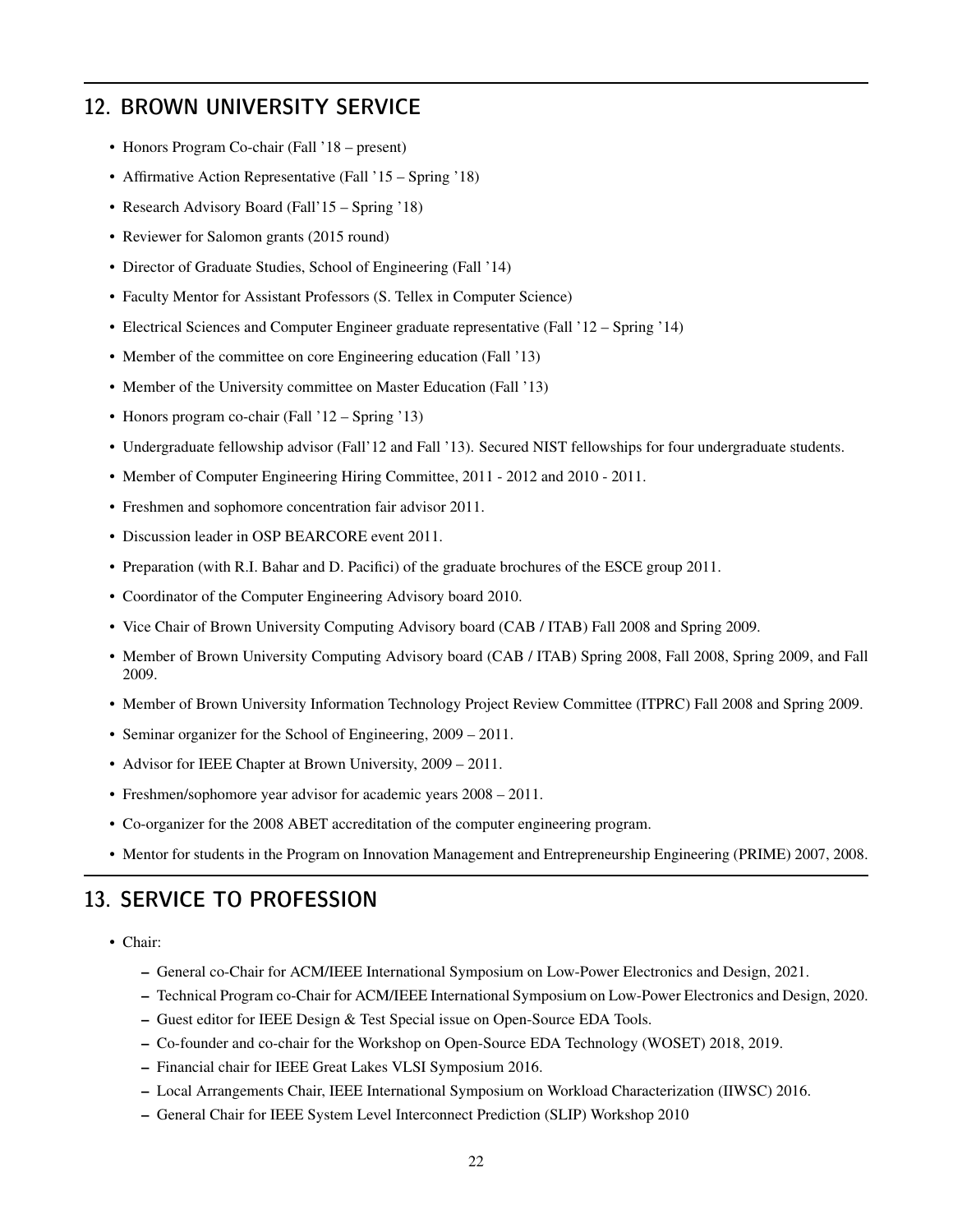- Technical Program Chair for IEEE System Level Interconnect Prediction (SLIP) Workshop 2009
- Publicity Chair for IEEE System Level Interconnect Prediction (SLIP) Workshop 2007 2008
- Technical Program Committee Member:
	- IEEE Symposium on Low Power Electronics and Design (ISLPED), 2017 2019.
	- IEEE International Symposium on Computer Architecture (External PC), 2017.
	- IEEE International Symposium on Workload Characterization, 2016, 2018.
	- IEEE International Symposium on Physical Design (ISPD) 2014, 2015, 2016.
	- IEEE/ACM Design Automation Conference (DAC) 2011 2013 and 2017 2019. DAC 2012, 2013 best paper selection committee
	- IEEE Design, Automation and Test in Europe (DATE) 2011, 2012. DATE '2018 best paper selection committee.
	- IEEE International Conference on Computer Design (ICCD) 2010 2016
	- IEEE International Conference on VLSI Design 2010 2011
	- IEEE International Conference on Very Large Scale Integration (VLSI) SoC 2011, 2012, 2014
	- IEEE Asian and South Pacific Design Automation Conference (ASP-DAC) 2008 2010
	- ACM/IEEE International Conference on Computer-Aided Design (ICCAD) 2008 2011 and 2017 2019. Subcommittee chair 2010-2011, best paper selection committee, 2016-2017.
	- IEEE Great Lakes VLSI Symposium (GLSVLSI) 2007 2008
	- IEEE International Design and Test (IDT) Workshop 2009 2010
	- IEEE System Level Interconnect Prediction Workshop (SLIP) 2007 2010
	- IEEE International Symposium on Defect and Fault Tolerance (DFT) in VLSI and Nanotechnology Systems 2015, 2016.
- Proposal Reviews:
	- National Science Foundation Panels: May 2008, Nov 2009, June 2012, February 2013, February 2016, March 2018, April 2019, Feb 2020.
	- Ralph E. Powe Junior Faculty Award review for Texas A&M University, 2017.
	- University of Texas, San Antonio, 2016.
	- Brown University Salomon Proposals 2015.
	- Canada's NSERC, 2013.
	- Czech Science Foundation, 2020.
	- Autonomous Province of Bolzano, Italy 2012.
	- Davidson Institute for Talent Development 2010.
- ACM Outstanding PhD Dissertation Award committee, 2015
- Panelist in IEEE senior member review panel (Providence, RI 6/14/2014).
- Associate Editor
	- ElSevier, Integration, VLSI Journal (2011 2019)
	- IEEE Transactions on Computer-Aided Design of Integrated Circuits and Systems (2016 2022)
	- ASP Journal on Low Power Electronics
	- Guest Editor for special issue of IEEE Design and Test
- Reviewer for Conferences and Journals:
	- Nature
	- IEEE Solid-State Circuits Letters
	- IEEE Computer Architecture Letters.
	- IEEE Transactions on Cloud Computing